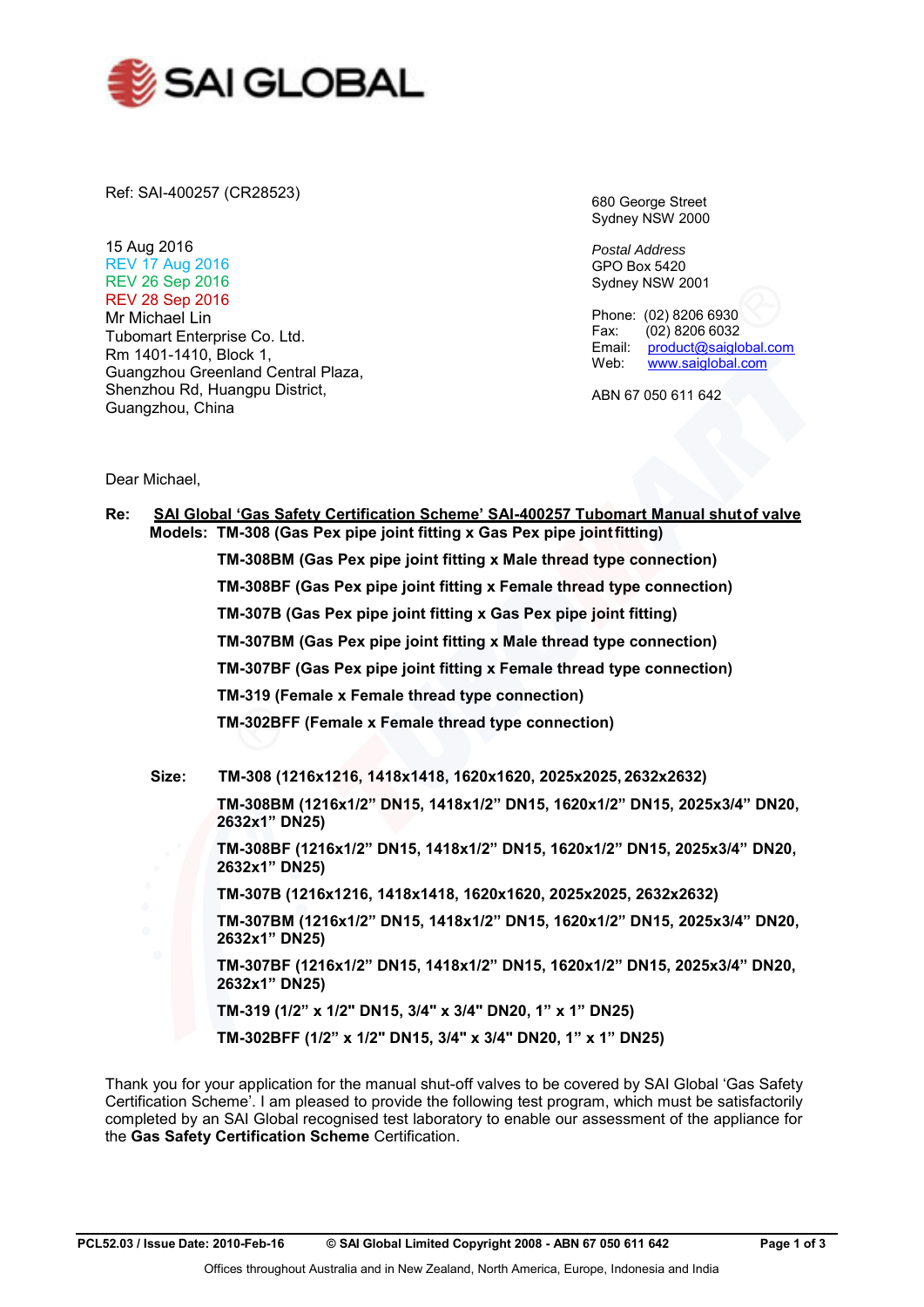#### **TEST PROGRAM Standard:** *AS 4617-2004 (including Amendment 1): Manual Shut-off Valves* **Model TM-308 sizes: 1216x1216 and 2632x2632** *Full Test – including review of specifications, technical drawings, instructions and markings.* Section 2: 2.1, 2.2, 2.3, 2.4, 2.5 Section 3: 3.1, 3.2, 3.3, 3.4, 3.5, 3.6 **Model TM-307B sizes: 1418x1418 and 2025x2025** *Part Test – including review of specifications, technical drawings, instructions and markings.* Section 2: 2.1.4, 2.2, 2.3.3, 2.3.5, 2.3.10, 2.3.13, 2.4, 2.5 Section 3: 3.1, 3.2, 3.3, 3.4, 3.5, 3.6 **Model TM-308BM sizes: 1216x1/2" DN15 and 1620x1/2" DN15** *Part Test – including review of specifications, technical drawings, instructions and markings.* Section 2: 2.3, 2.4 Section 3: 3.1, 3.3 **Model 307BF sizes: 2025x3/4"DN20 and 2632x1" DN25** *Part Test – including review of specifications, technical drawings, instructions and markings.* Section 2: 2.3.3, 2.4 Section 3: 3.3 **Model TM-319 size: 1/2" x 1/2" DN15** *Part Test – including review of specifications, technical drawings, instructions and markings.* Section 2: 2.2.9, 2.4, 2.5 Section 3: 3.2, 3.3, 3.4, 3.5 **Model TM-302BFF: 3/4" x ¾"DN20** *Part Test – including review of specifications, technical drawings, instructions and markings.* Section 2: 2.3.3, 2.4 Section 3: 3.3 **Notes:**

- 1. The above test program is based on the following:
	- i. Model TM308, TM308BM, TM308BF and TM319 are with Straight through Levers. And Model TM307, TM307BM, TM307BF and TM302BFF are with 'T' handles Levers. In addition, the design, material and construction of valve body are same for TM308 series and TM307 series, & also same for TM319 and TM302BFF as per client's confirmation.
	- ii. Testing is to be principally conducted on the above model samples with an RWP of 800kPa @ max temperature 100°C, with the understanding these components are representative of the product range.
	- iii. Laboratory is to immediately advise SAI Global if there is any variation which may influence the above.
- 2. Gas PEX joint fitting and pipe use for testing must be selected and provided from current certification SMK40185 coverage.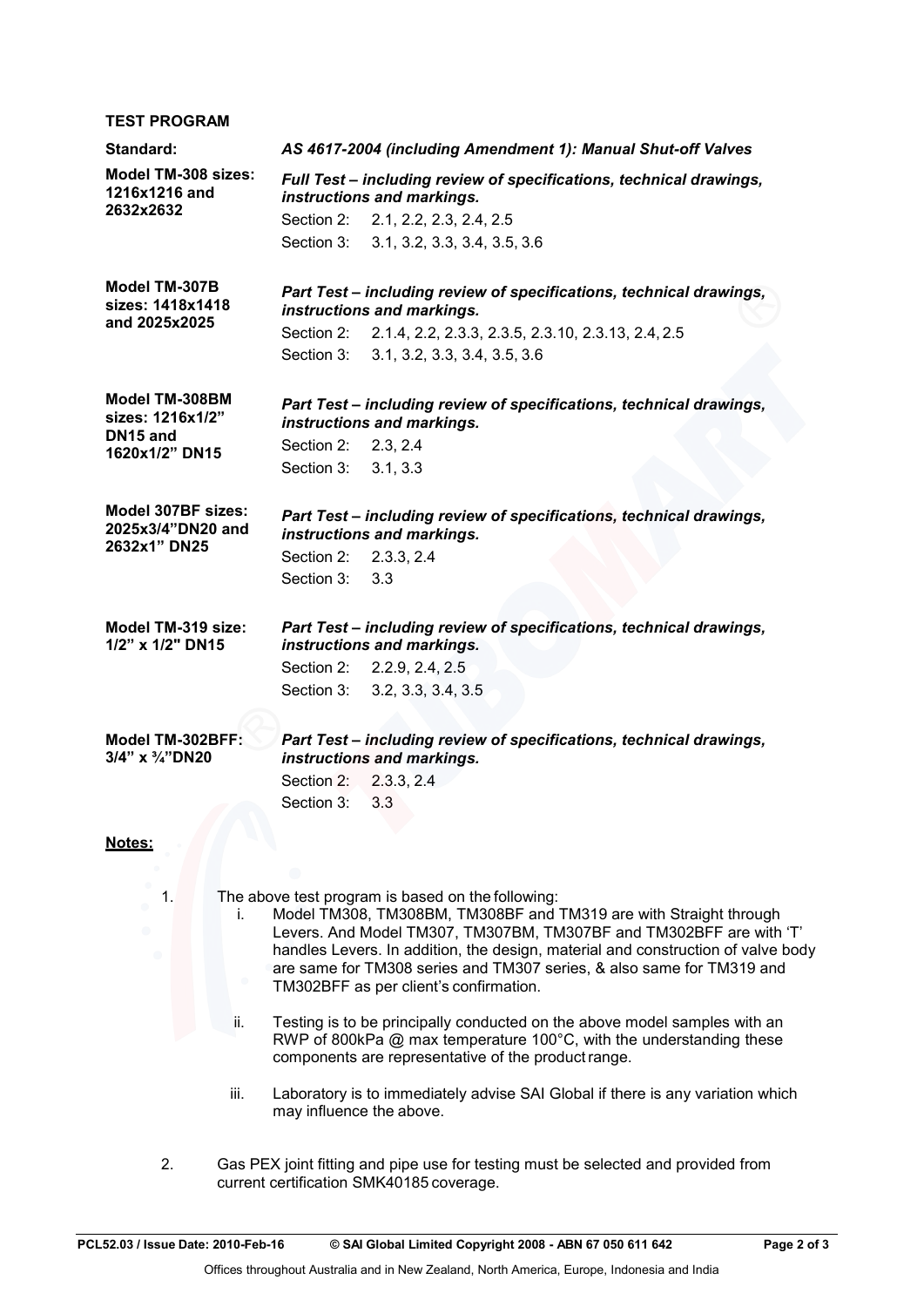- 3. Provide 3 fully assembly production samples of each valve submitted for testing to the laboratory. Also provide one un-assembled TM308 valve for testing in accordance with Clause 2.1.5 for AS2136.
- 4. Please provide the SAI Global recognised laboratory with a copy of this correspondence, technical specification (including drawings) and product instructions in accordance with AS4617-2004, AS/NZS5601 and SAI Global guidelines.
- 5. The test laboratory must attach copies of the above documents with the laboratory report. Incomplete reports may not be accepted and returned to the applicant.
- 6. SAI Global reserves the right to consult with the relevant testing laboratory during the certification process.
- 7. Your attention is drawn to the application and installation requirements as detailed in the relevant installation standards e.g. AS/NZS5601, AS4176.8 etc.
- 8. Electrical components, and their installation in the appliance, shall comply with the relevant requirements of the appropriate electrical authority. Documentary evidence of the suitability of electrical components shall be provided to the Certifying body.
- 9. For all future correspondence related to this project, please quote reference number SAI-400257.

We look forward to certifying your product. Do not hesitate to contact us if you have any questions.

Yours sincerely

 $7.6$ 

**Thomas Guan** Gas Client Manager – Product Services **SAI Global** Level 1, 650 Lorimer Street, Port Melbourne, VIC 3207 **T:** +61 3 9278 1125 **M:** +61 428 969 191 **E:** [Thomas.Guan@saiglobal.com](mailto:Thomas.Guan@saiglobal.com) [http://www.saiglobal.com](http://www.saiglobal.com/)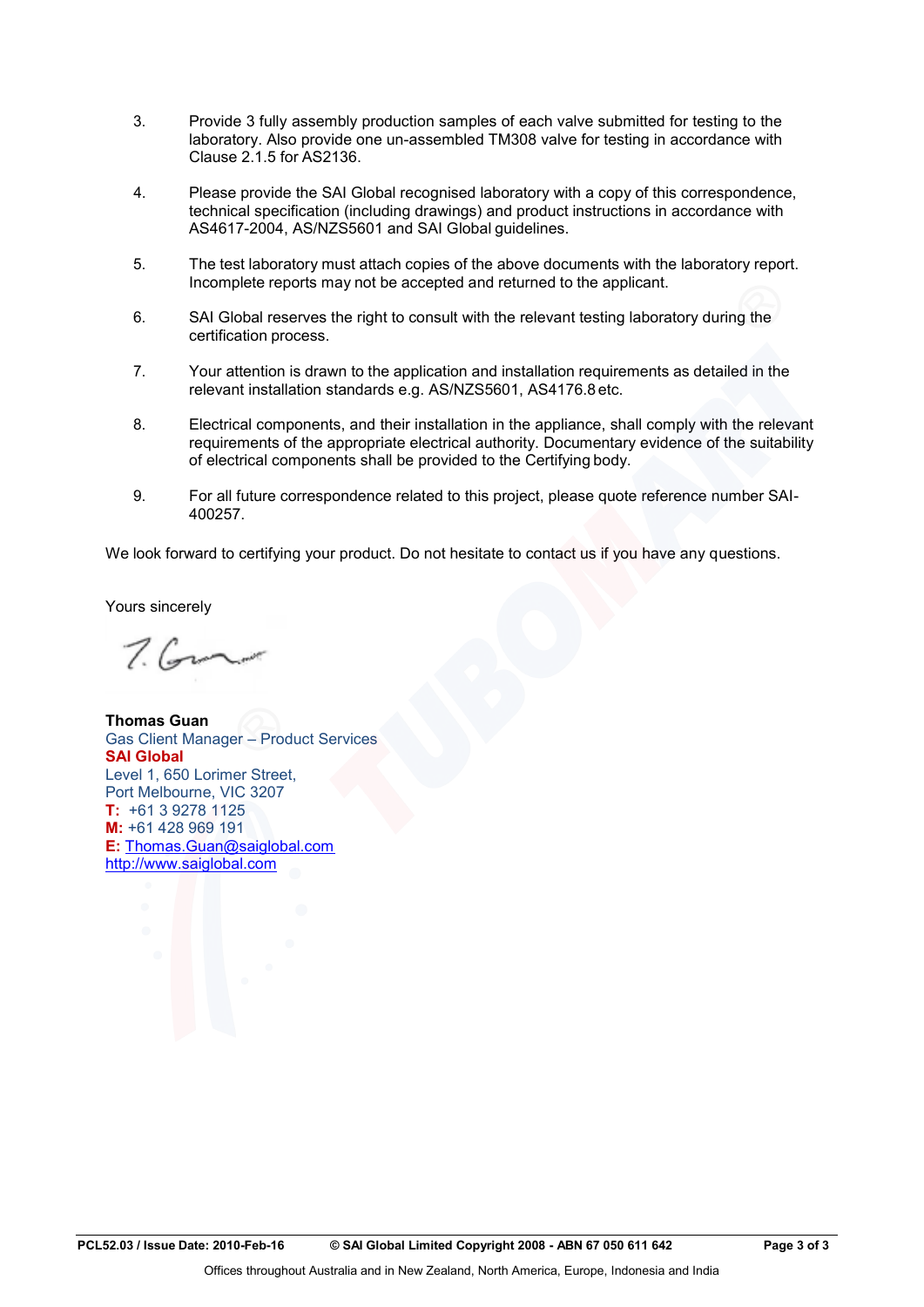



# **Test Report**

This report is for the exclusive use of Intertek's Client and is provided pursuant to the agreement between Intertek and its Client. This report is for the exclusive use of intertexts chemit and is provided pursuant to the agreement between intertext and its chemit.<br>Intertek's responsibility and liability are limited to the terms and conditions of the a name or one of its marks for the sale or advertisement of the tested material, product or service must first be approved in writing by Intertek. The observations and test results in this report are relevant only to the sample tested. This report by itself does not imply that the material, product, or service is or has ever been under an Intertek certification program.

REPORT NUMBER: 161110081GZU-001 Page 1 of 27 pages DATE OF ISSUE: 26 January 2017 **REVISION DATE:** 2 March 2017 **ITEM TESTED:** Gas ball valves MODEL NO(s): Expand the models on page 4 CLIENT: TUBOMART ENTERPRISE CO., LTD. **CLIENT ADDRESS:** Rm 1401-1410, Block A1, Guangzhou Greenland Central Plaza, Shenzhou Rd,

DATE SAMPLE RECEIVED: Refer to Test Summary DATE OF TESTS: Refer to Test Summary **TEST LOCATION:** Intertek Guangzhou

COMPLIANCE TESTS PERFORMED Examination of the above appliance to the requirements and test methods of AS 4617-2004 + A1-2011 to demonstrate the products' suitability.

#### CONCLUSION

The appliance after modification was found to show compliance with the above requirements as detailed on pages 2 to 27 of this report.

The results only refer to those products tested, the details of which are contained within the ma body of this report.

Examined by:

Cher

Daniel Chen Project Engineer-Gas

Reviewed by:

eve 2

Huangpu District, Guangzhou, China

Steve Zhu Supervisor - Gas



Intertek GS

Intertel

H.

ntertel

nlectel

A\$A

Intertek

DEAD

Intertek

G

Intertek

Intertek Testing Services Shenzhen Ltd. Guangzhou Branch Block E, No,7-2 Guang Dong Software Science Park, Calpin Road, Guangzhou Science City, CETDD Guangzhou, China<br>Tet: 86-20-82139688 Fax: 86-20-32057538 Form Ref.: TRF\_AU\_version.04 Approval date 3 March 2016<br>© 2016 Intertek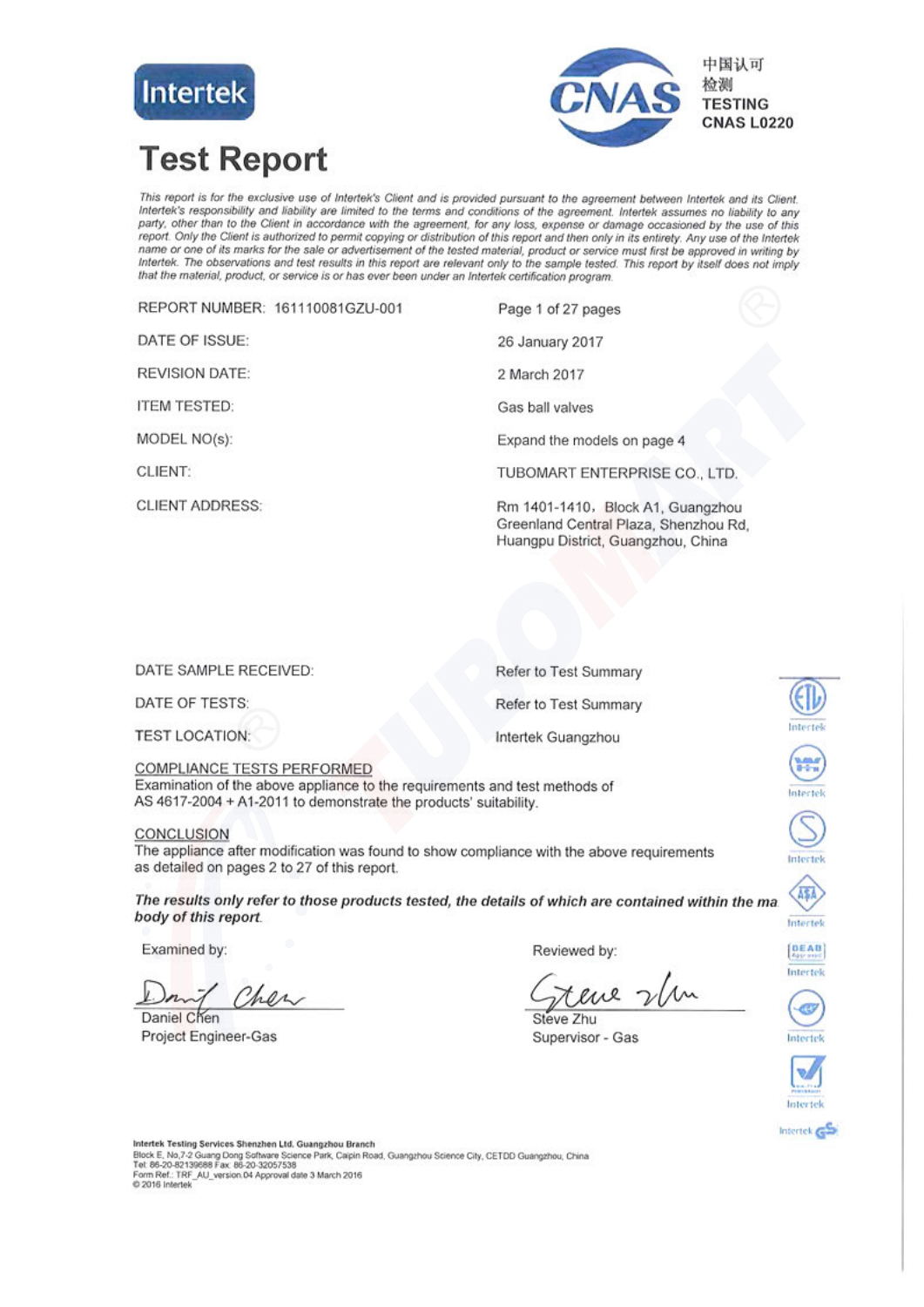#### **Revision summary**

| DD/Month/YYYY | Project Engineer/ | Page #         | Project No               | Reason for revision |
|---------------|-------------------|----------------|--------------------------|---------------------|
|               | Reviewer          |                |                          |                     |
| 26/Jan/2017   | Daniel Chen/      | All            | 161110081GZU First Issue |                     |
|               | Steve Zhu         |                |                          |                     |
| 10/Feb/2017   | Daniel Chen/      | All            | 161110081GZU Note 1      |                     |
|               | Steve Zhu         |                |                          |                     |
| 2/Mar/2017    | Daniel Chen/      | 1, 10, 13, 14, | 161110081GZU Note 2      |                     |
|               | Steve Zhu         | 19             |                          |                     |

#### Note 1:

As the external leakage was unclear in the report, re-testing was conducted on below models:

BENDING MOMENT: TM-308 1216x1216 TM-307B 1418x1418 TM-319 1/2" x 1/2"

IMPACT RESISTANCE: TM-307B 1418x1418 TM-307B 2025x2025

DURABILITY: TM-307B 1418x1418

Note 2:

- 1. Add manufacturer information on the front page in this report.
- 2. Add statement 'No cracked, corrosion, disfunction or leakage after the tests within the standard.' in clauses 2.1.2/3/6 for Model TM-308 sizes: 1216x1216 and 2632x2632.
- 3. Add test summary of 2.1.4 and 2.1.5 for Model TM-308 sizes: 1216x1216 and 2632x2632.
- 4. Add temperature range remark in test summary 3.6.1 for Model TM-308 sizes: 1216x1216 and 2632x2632 and Model TM-307B sizes: 1418x1418 and 2025x2025.

End of note.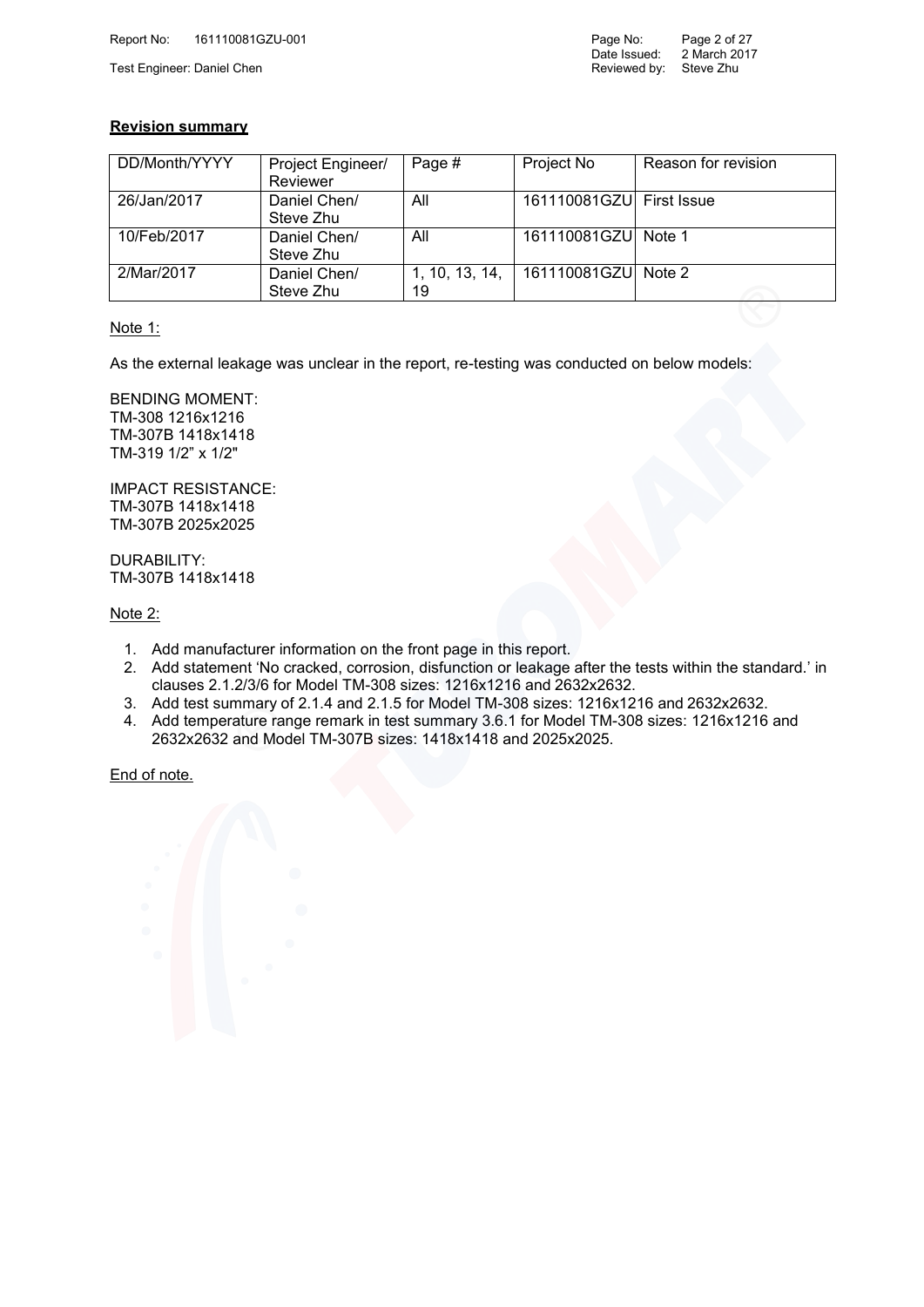Test Engineer: Daniel Chen

| Page No:     | Page 3 of 27 |
|--------------|--------------|
| Date Issued: | 2 March 2017 |
| Reviewed by: | Steve Zhu    |

#### **Test Program**: Per Ref SAI-400257 dated at REV 28/Sep/2016:

| Standard:                                | AS 4617-2004: Manual Shut-off Valves                      |
|------------------------------------------|-----------------------------------------------------------|
| Model TM-308 sizes: 1216x1216 and        | Full Test – including review of specifications,           |
| 2632x2632                                | technical drawings, instructions and markings.            |
|                                          | Section 2: 2.1, 2.2, 2.3, 2.4, 2.5                        |
|                                          | Section 3: 3.1, 3.2, 3.3, 3.4, 3.5, 3.6                   |
| Model TM-307B sizes: 1418x1418 and       | Part Test – including review of specifications,           |
| 2025x2025                                | technical drawings, instructions and markings.            |
|                                          | Section 2: 2.1.4, 2.2, 2.3.3, 2.3.5, 2.3.10, 2.3.13, 2.4, |
|                                          | 2.5                                                       |
|                                          | Section 3: 3.1, 3.2, 3.3, 3.4, 3.5, 3.6                   |
| Model TM-308BM sizes: 1216x1/2" DN15 and | Part Test – including review of specifications,           |
| 1620x1/2" DN15                           | technical drawings, instructions and markings.            |
|                                          | Section 2: 2.3, 2.4                                       |
|                                          | Section 3: 3.1, 3.3                                       |
| Model 307BF sizes: 2025x3/4"DN20 and     | Part Test - including review of specifications,           |
| 2632x1" DN25                             | technical drawings, instructions and markings.            |
|                                          | Section 2: 2.3.3, 2.4                                     |
|                                          | Section 3: 3.3                                            |
| Model TM-319 size: 1/2" x 1/2" DN15      | Part Test - including review of specifications,           |
|                                          | technical drawings, instructions and markings.            |
|                                          | Section 2: 2.2.9, 2.4, 2.5                                |
|                                          | Section 3: 3.2, 3.3, 3.4, 3.5                             |
| Model TM-302BFF: 3/4" x 3/4"DN20         | Part Test – including review of specifications,           |
|                                          | technical drawings, instructions and markings.            |
|                                          | Section 2: 2.3.3, 2.4                                     |
|                                          | Section 3: 3.3                                            |

Note: After being checked with the applicant, the working pressure is 500 KPa or 800 KPa and the temperature range is (-20 - 110)℃.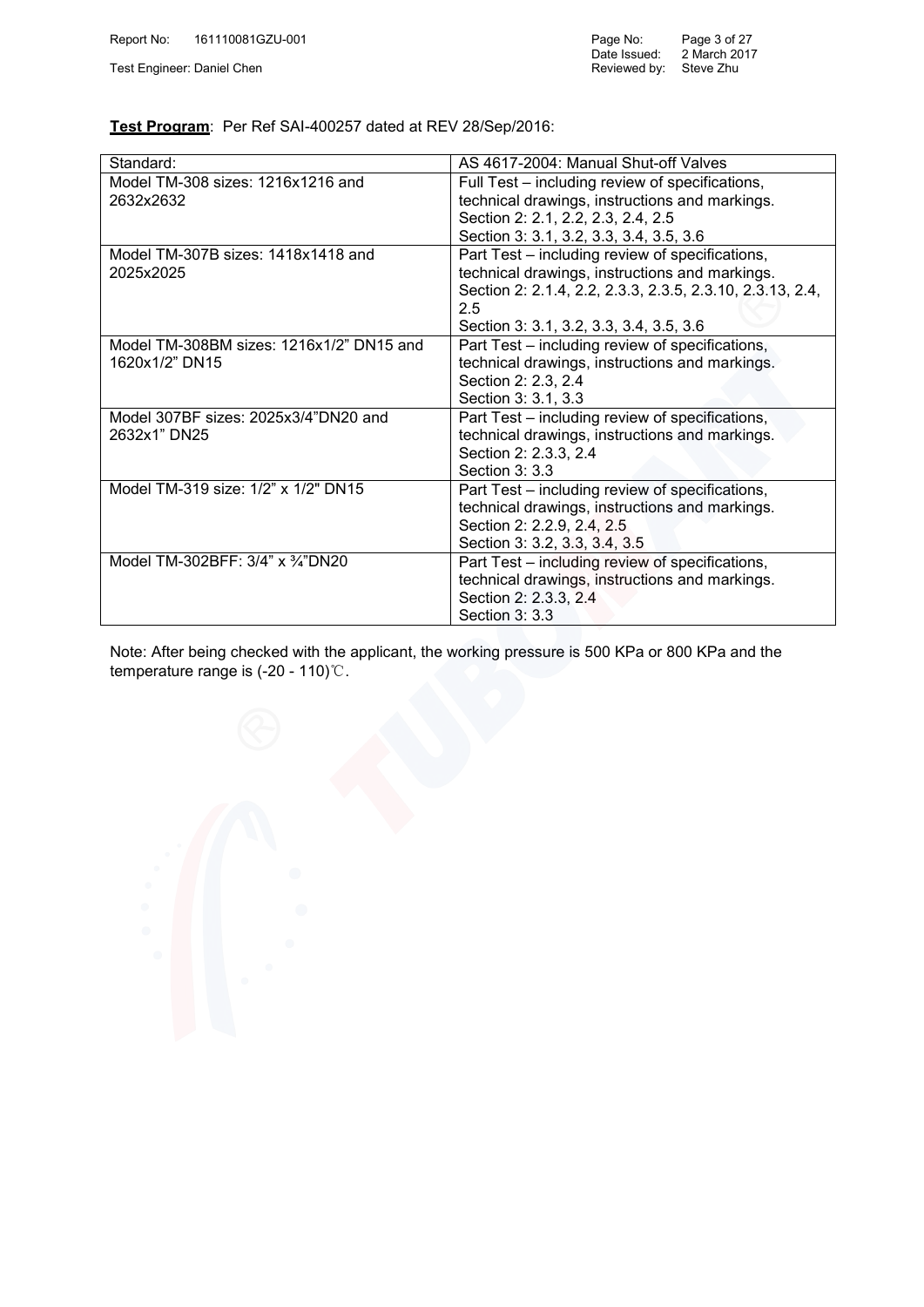Test Engineer: Daniel Chen

#### **Description of appliance**

The ball valve consists of two pieces body with lever/butterfly handle.

The valves have two threaded connections, which can either be compression fitting for aluminum plastic tube or pineline

The ball with routeway is built-in the two section of valve body and be controlled by spindle with handle. The valve body, spindle and obturator are manufactured of brass, the handle is aluminum alloy (butterfly) or iron (iron), and the seat part between the obturator and valve body is PTFE, the "O" ring on the spindle is NBR.

#### **Technical Data for the appliance**

| Model                                                | Thread                                  | Thread                               | Handle           | W.P.    | Temperatur<br>e range |
|------------------------------------------------------|-----------------------------------------|--------------------------------------|------------------|---------|-----------------------|
| TM-308 1216 x 1216                                   | G1/2 and<br>compression<br>fitting      | G1/2 and<br>compression fitting      | Lever            | 500 kPa | $(-20 - 110)$ °C      |
| TM-308 2632 x 2632                                   | M39 x 1.5 and<br>compression<br>fitting | M39 x 1.5 and<br>compression fitting | Lever            | 500 kPa | $(-20 - 110)$ °C      |
| TM-307B 1418 x 1418                                  | M24 x 1.5 and<br>compression<br>fitting | M24 x 1.5 and<br>compression fitting | <b>Butterfly</b> | 500 kPa | $(-20 - 110)$ °C      |
| TM-307B 2025 x 2025                                  | M32 x 1.5 and<br>compression<br>fitting | M32 x 1.5 and<br>compression fitting | <b>Butterfly</b> | 500 kPa | $(-20 - 110)$ °C      |
| TM-308BM 1216 x 1/2"                                 | $G1/2$ and<br>compression<br>fitting    | $\frac{1}{2}$ -14NPT                 | Lever            | 500 kPa | $(-20 - 110)$ °C      |
| TM-308BM 1620 x 1/2"                                 | $G3/4$ and<br>compression<br>fitting    | $\frac{1}{2}$ -14NPT                 | Lever            | 500 kPa | $(-20 - 110)$ °C      |
| TM-307BF 2025 x 3/4"                                 | M32 x 1.5 and<br>compression<br>fitting | $\frac{3}{4}$ "-14NPT                | <b>Butterfly</b> | 500 kPa | $(-20 - 110)$ °C      |
| TM-307BF 2632 x 1"                                   | M39 x 1.5 and<br>compression<br>fitting | 1"-11.5NPT                           | <b>Butterfly</b> | 500 kPa | $(-20 - 110)$ °C      |
| TM-319 1/2" x 1/2"                                   | $\frac{1}{2}$ -14NPT                    | $\frac{1}{2}$ -14NPT                 | Lever            | 800 kPa | $(-20 - 110)$ °C      |
| TM-302BFF $\frac{3}{4}$ " $\overline{\smash{X34}}$ " | 3/4"-14NPT                              | $\frac{3}{4}$ "-14NPT                | <b>Butterfly</b> | 800 kPa | $(-20 - 110)$ °C      |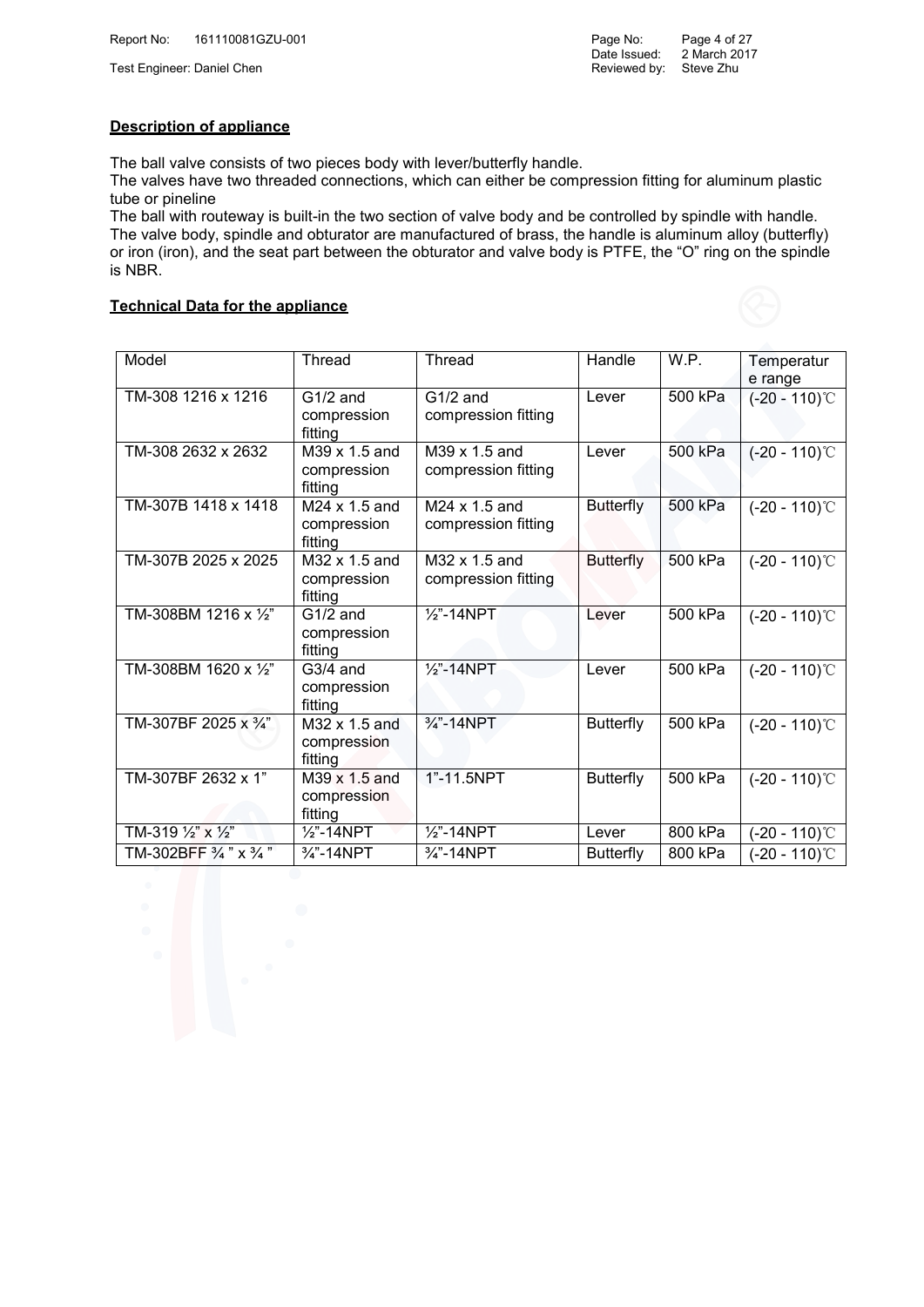Date Issued: Reviewed by: Page 5 of 27 2 March 2017 Test Engineer: Daniel Chen Steve Zhu Steve Zhu Steve Zhu Steve Zhu Steve Zhu Steve Zhu Steve Zhu Steve Zhu Steve

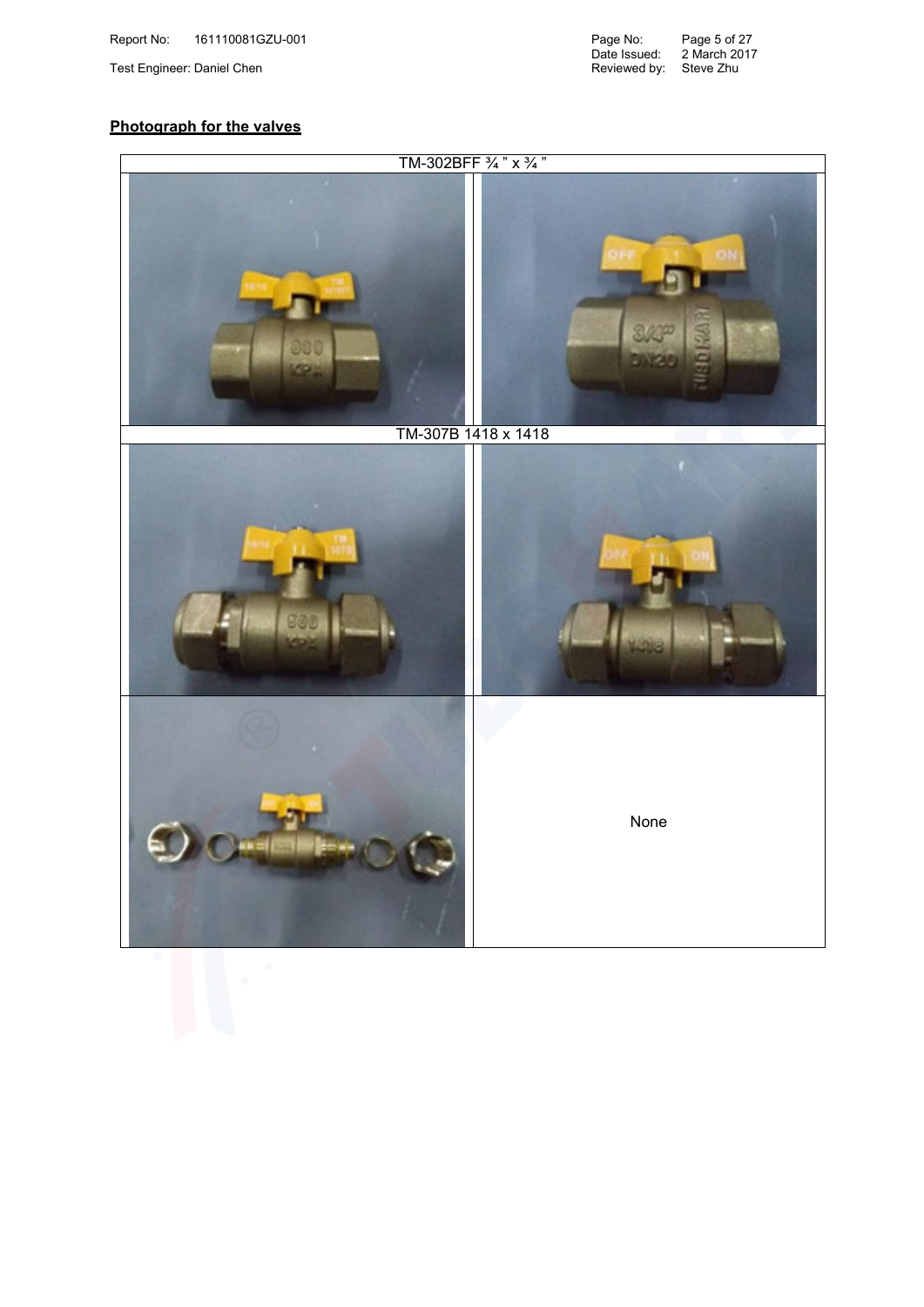Date Issued: Reviewed by: Page 6 of 27 2 March 2017 Test Engineer: Daniel Chen Steve Zhu Steve Zhu Steve Zhu Steve Zhu Steve Zhu Steve Zhu Steve Zhu Steve Zhu Steve

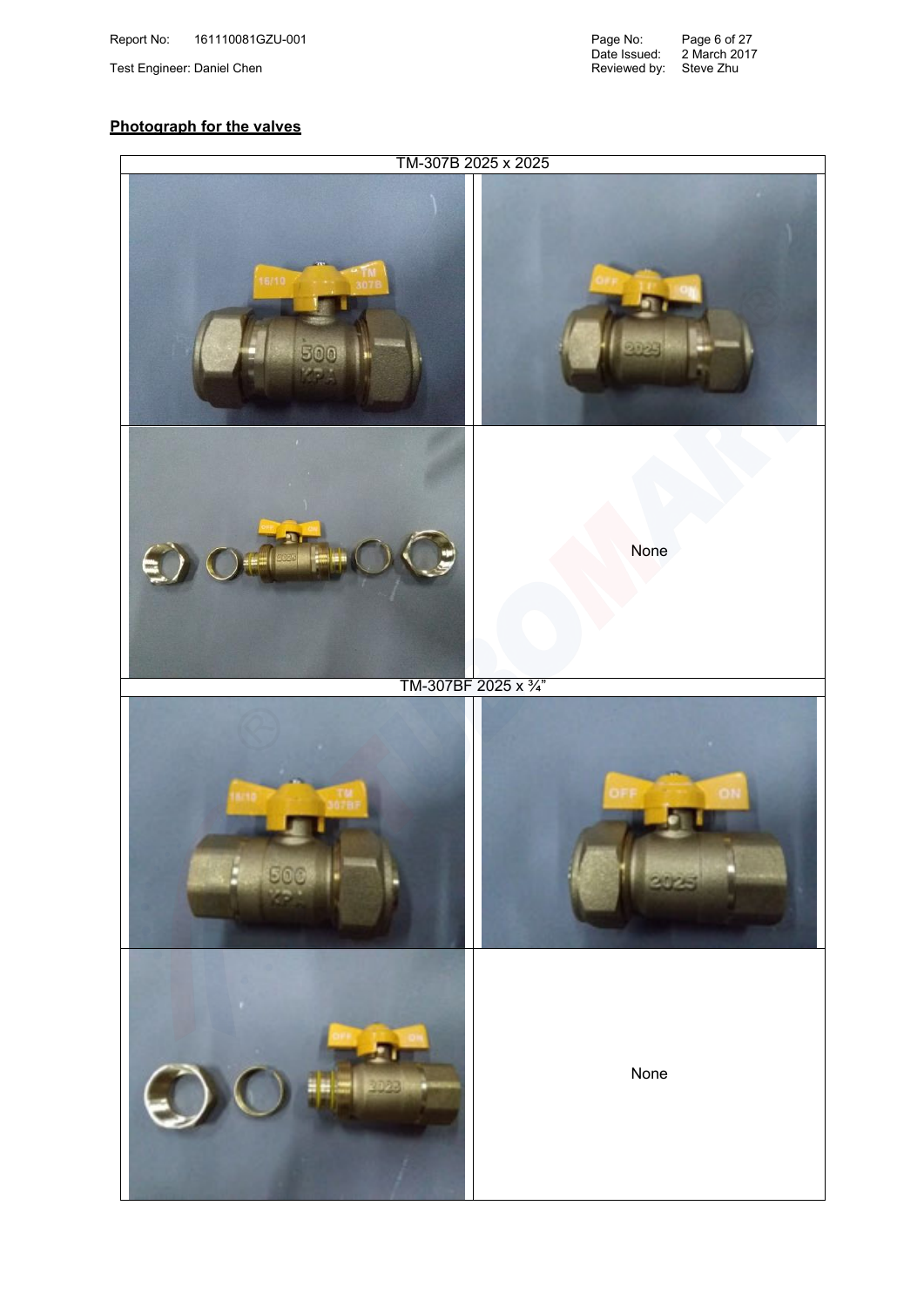Date Issued: Reviewed by: Page 7 of 27 2 March 2017 Test Engineer: Daniel Chen Steve Zhu Steve Zhu Steve Zhu Steve Zhu Steve Zhu Steve Zhu Steve Zhu Steve Zhu Steve

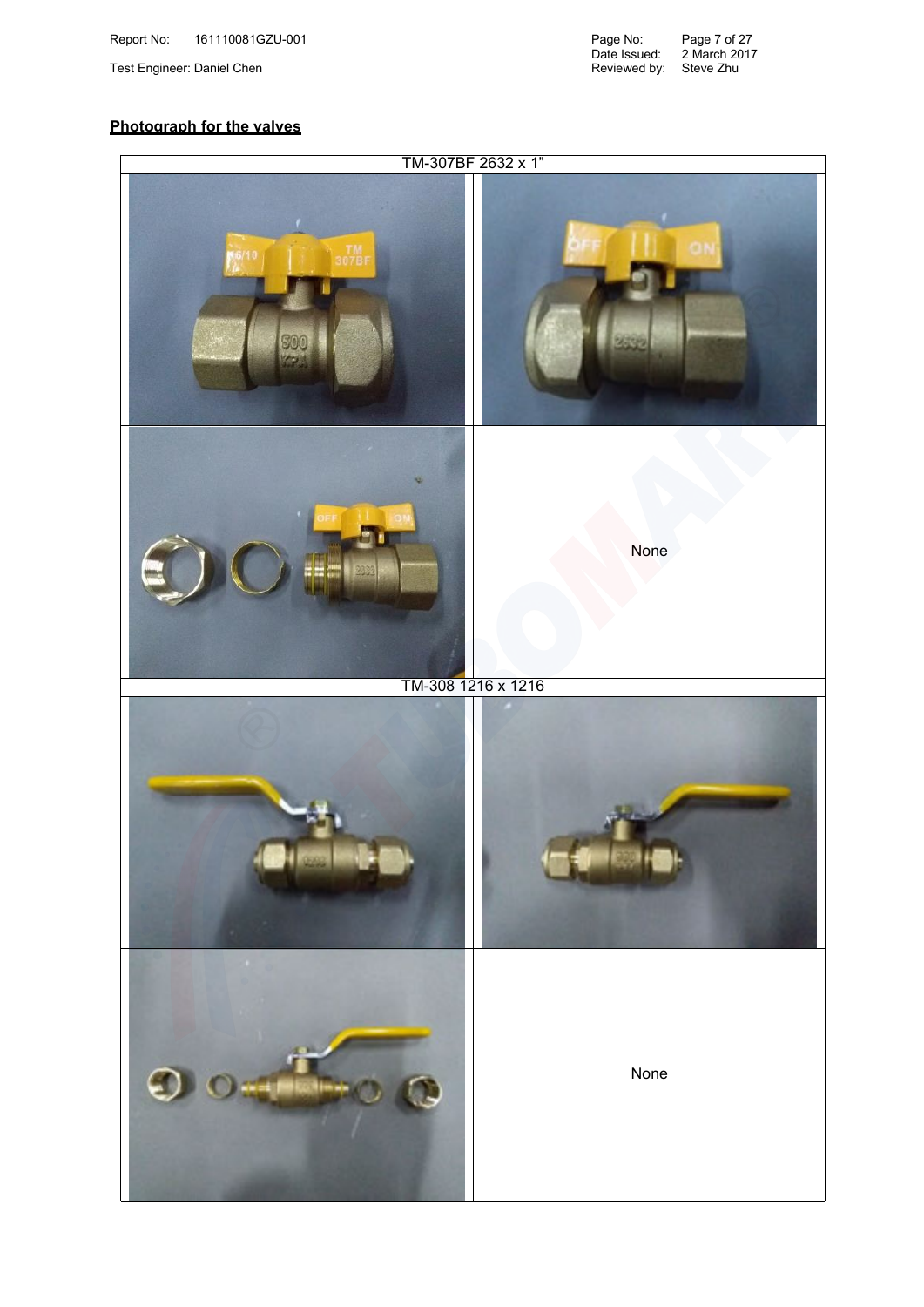Date Issued: Reviewed by: Page 8 of 27 2 March 2017 Test Engineer: Daniel Chen Steve Zhu Steve Zhu Steve Zhu Steve Zhu Steve Zhu Steve Zhu Steve Zhu Steve Zhu Steve

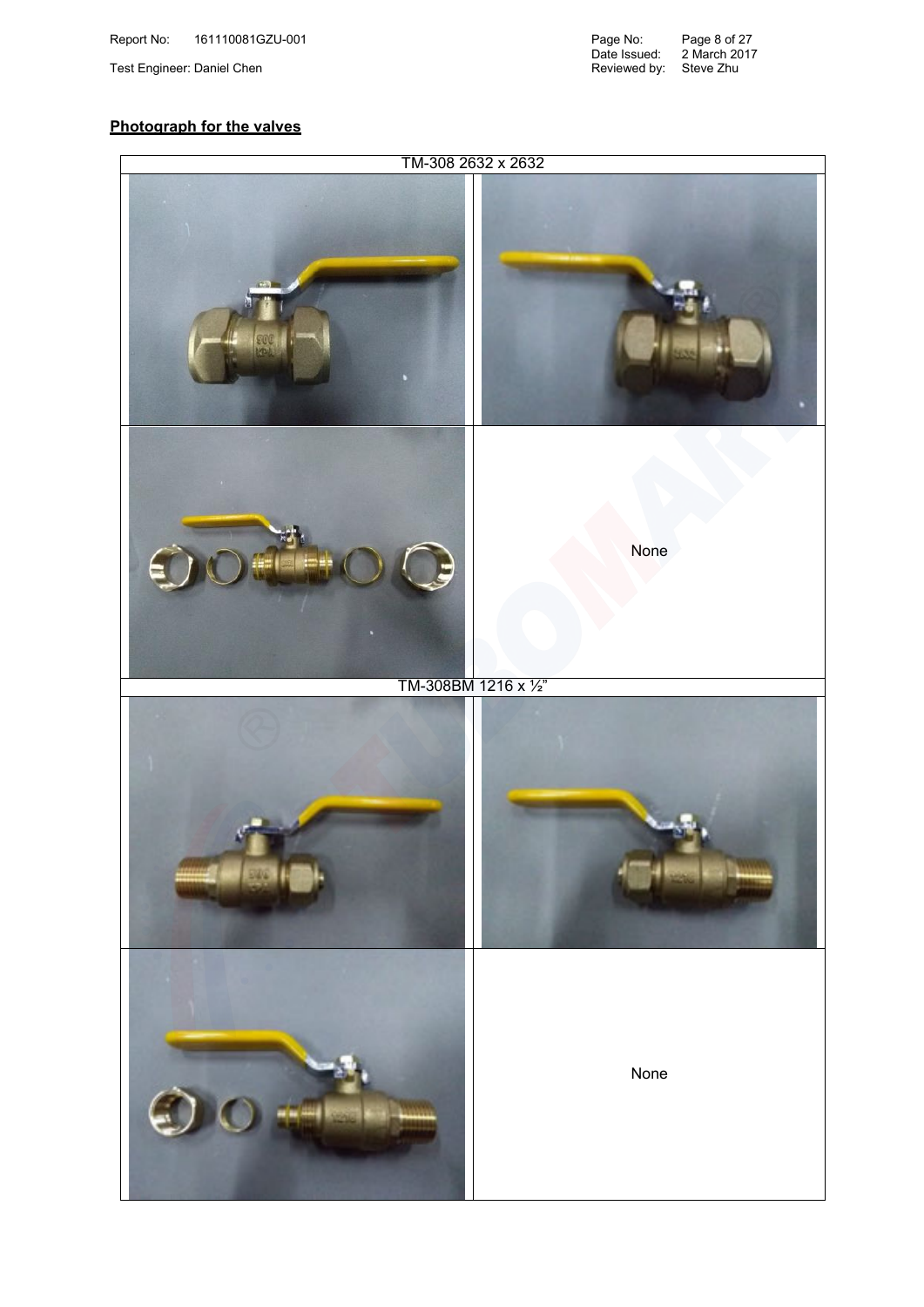Date Issued: Reviewed by: Page 9 of 27 2 March 2017 Test Engineer: Daniel Chen Steve Zhu Steve Zhu Steve Zhu Steve Zhu Steve Zhu Steve Zhu Steve Zhu Steve Zhu Steve

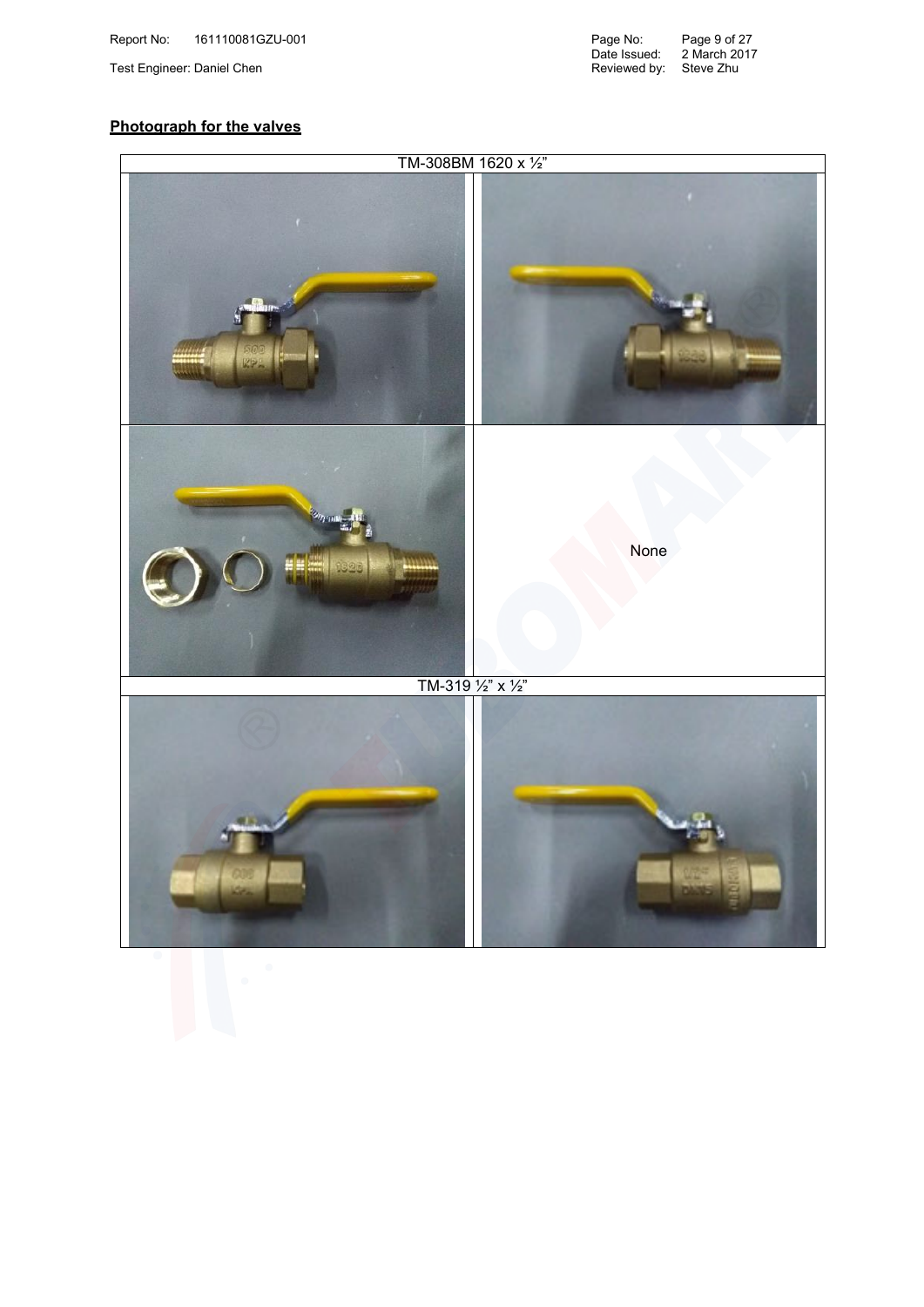### **Findings of examination to AS4617 manual shut off gas valves**

*Note: P=Pass, F=Fail, NA=Not applicable, NT=Not tested, NR=Not requested, ?=Review may be necessary.*

For Model TM-308 sizes: 1216x1216 and 2632x2632

| AS4617:2004+A1:2011 |                                                      |                                                                             |                |  |  |  |
|---------------------|------------------------------------------------------|-----------------------------------------------------------------------------|----------------|--|--|--|
| <b>Clause</b>       | <b>Requirement - Test</b>                            | <b>Result - Remark</b>                                                      | <b>Verdict</b> |  |  |  |
|                     | <b>SECTION 2 DESIGN AND CONSTRUCTION</b>             |                                                                             |                |  |  |  |
| 2.1                 | <b>MATERIALS</b>                                     |                                                                             |                |  |  |  |
| 2.1.1               | Continuity of satisfactory operation                 | Complies                                                                    | $\mathsf{P}$   |  |  |  |
| 2.1.2               | Suitability for the conditions of use                | No cracked, corrosion, disfunction or                                       | $\overline{P}$ |  |  |  |
|                     |                                                      | leakage after the tests within the standard.                                |                |  |  |  |
|                     |                                                      | Complies                                                                    |                |  |  |  |
| 2.1.3               | Materials in contact with gas                        | No cracked, corrosion, disfunction or                                       | $\overline{P}$ |  |  |  |
|                     |                                                      | leakage after the tests within the standard.                                |                |  |  |  |
|                     |                                                      | Complies                                                                    |                |  |  |  |
| 2.1.4               | Melting point of materials                           | See Test summary                                                            | P              |  |  |  |
| 2.1.5               | Copper containing alloys                             | See Test summary                                                            | P              |  |  |  |
| 2.1.6               | Component parts materials selected                   | No cracked, corrosion, disfunction or                                       | $\overline{P}$ |  |  |  |
|                     | to appropriate Standard                              | leakage after the tests within the standard.                                |                |  |  |  |
|                     |                                                      | Complies                                                                    |                |  |  |  |
| 2.2                 | <b>CONSTRUCTION</b>                                  |                                                                             |                |  |  |  |
| 2.2.1               | Continuity of satisfactory operation                 | Complies                                                                    | P              |  |  |  |
| 2.2.2               | Castings and hot pressings                           | Complies                                                                    | P              |  |  |  |
| 2.2.3               | Sealing of porous castings or cracks                 | Complies                                                                    | P              |  |  |  |
| 2.2.4               | Assembled valves to be clean                         | Complies                                                                    | P              |  |  |  |
| 2.2.5               | Accidental displacement of parts                     | <b>Complies</b>                                                             | $\overline{P}$ |  |  |  |
| 2.2.6               | Attachment of knobs, handles, dials                  | Lever handle is secured at spindle                                          | P              |  |  |  |
|                     | and pointers                                         |                                                                             |                |  |  |  |
| 2.2.7               | Springs                                              | No spring                                                                   | <b>NA</b>      |  |  |  |
| 2.2.8               | Securing of parts together                           | Complies                                                                    | $\overline{P}$ |  |  |  |
| 2.2.9               | Sharp edges                                          | Complies                                                                    | P              |  |  |  |
| 2.2.10              | Valves incorporating a means of<br>ignition          | No incorporating ignition                                                   | <b>NA</b>      |  |  |  |
| 2.2.11              | Means of limiting the travel of manual<br>valves     | It has stop on OFF or FULL ON position                                      | P              |  |  |  |
| 2.2.12              | Holes for assembly or mounting                       | No holes                                                                    | <b>NA</b>      |  |  |  |
| 2.2.13              | Permanent sealing of non-functional                  | No holes                                                                    | <b>NA</b>      |  |  |  |
|                     | holes                                                |                                                                             |                |  |  |  |
| 2.2.14              | Self tapping screws                                  | No self tapping screws                                                      | <b>NA</b>      |  |  |  |
| 2.2.15              | Application of lubricant or sealant                  | Complies                                                                    | P              |  |  |  |
| 2.2.16              | Construction of parts not covered by                 |                                                                             | <b>NA</b>      |  |  |  |
|                     | this Standard                                        |                                                                             |                |  |  |  |
| 2.2.17              | Tightening of a gland or any other                   | No adjustments                                                              | <b>NA</b>      |  |  |  |
|                     | adjustments                                          |                                                                             |                |  |  |  |
| 2.3                 | <b>DESIGN</b>                                        |                                                                             |                |  |  |  |
| 2.3.1               | Components requiring servicing                       | No parts is required servicing during use                                   | <b>NA</b>      |  |  |  |
| 2.3.2               | Special tools not required for                       | No special tools required by service                                        | <b>NA</b>      |  |  |  |
|                     | servicing or replacement                             |                                                                             |                |  |  |  |
| 2.3.3               | Connections                                          | The compression fitting are supplied with<br>the valve.                     | $\overline{P}$ |  |  |  |
|                     |                                                      | The threads are compliant with AS ISO 7.1                                   |                |  |  |  |
| 2.3.4               | Operation of valves                                  | Close the valve in a clockwise direction and<br>it has stop at OFF position | P              |  |  |  |
| 2.3.5               | Stop positions on valves Stop<br>positions on valves | It has stop on OFF or FULL ON position                                      | P              |  |  |  |
| 2.3.6               | Provision of check or detent in place                | It has stop on OFF or FULL ON position                                      | <b>NA</b>      |  |  |  |
|                     | of positive stop                                     |                                                                             |                |  |  |  |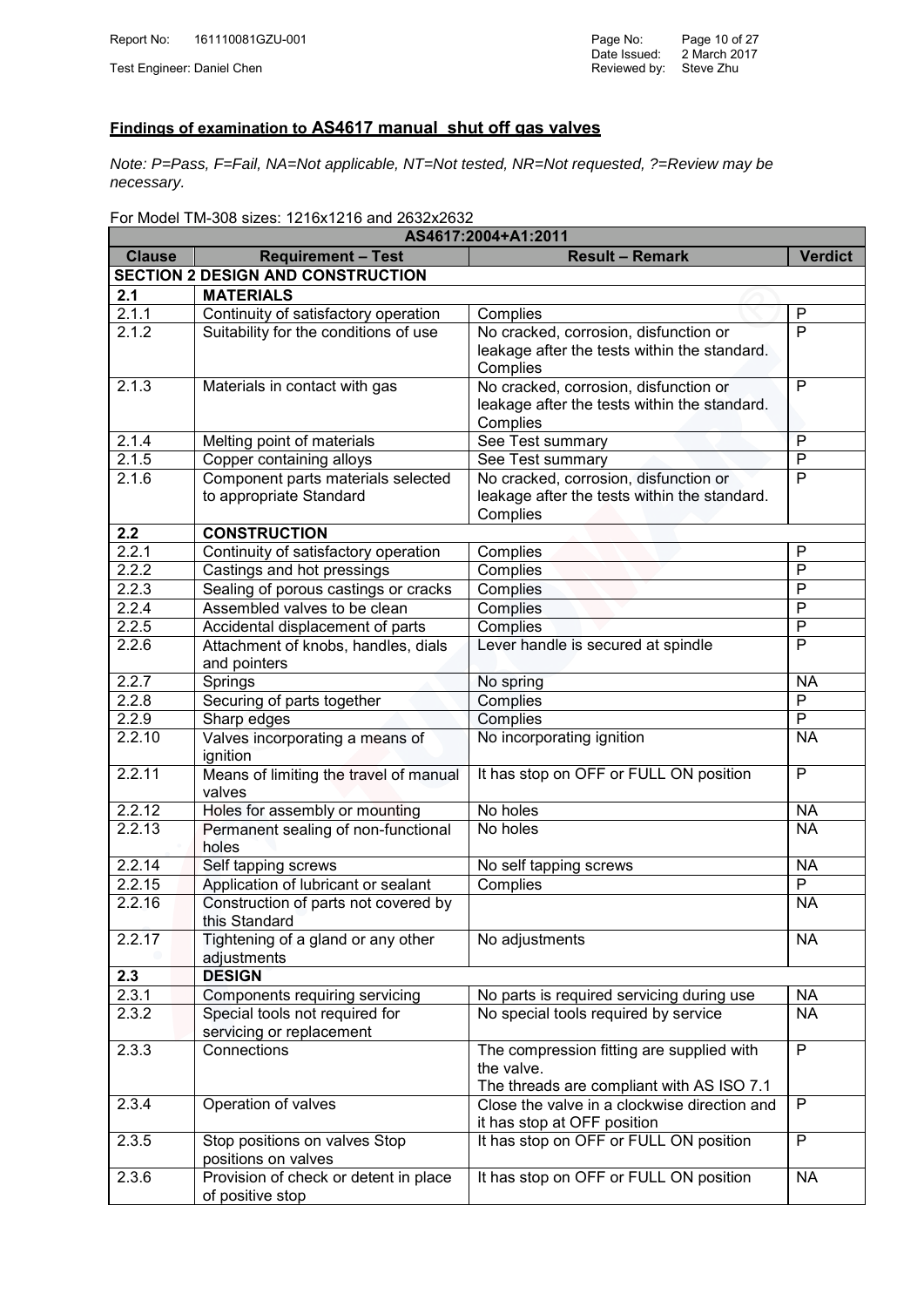| AS4617:2004+A1:2011 |                                                             |                               |                          |  |  |
|---------------------|-------------------------------------------------------------|-------------------------------|--------------------------|--|--|
| <b>Clause</b>       | <b>Requirement - Test</b>                                   | <b>Result - Remark</b>        | <b>Verdict</b>           |  |  |
| 2.3.7               | Screw down valves                                           | Not screw down valve          | <b>NA</b>                |  |  |
| 2.3.8               | Screws and nuts not to loosen                               | No screws                     | <b>NA</b>                |  |  |
| 2.3.9               | Lubricant-blockage or effect on gas<br>flow                 | <b>Complies</b>               | $\overline{P}$           |  |  |
| 2.3.10              | Lever-'OFF' position                                        | <b>Complies</b>               | $\overline{P}$           |  |  |
| 2.3.11              | Means of compensating for wear                              | <b>Complies</b>               | $\overline{\mathsf{P}}$  |  |  |
| 2.3.12              | Valves with associated electrical                           | No electrical components      | $\overline{\mathsf{NA}}$ |  |  |
|                     | device                                                      |                               |                          |  |  |
| 2.3.13              | Type 1 valves                                               |                               |                          |  |  |
| 2.3.13.1            | <b>Metallic materials</b>                                   | Complies                      | P                        |  |  |
| 2.3.13.2            | Angle between the fully open and<br>fully closed positions  | Complies                      | $\overline{P}$           |  |  |
| 2.3.13.3            | Single action lever to close valve                          | Complies                      | $\overline{P}$           |  |  |
| 2.3.13.4            | Valve to be sealed and gas tight-<br>travel angle           | Complies                      | $\overline{P}$           |  |  |
| 2.3.13.5            | Operation or gas tightness of valves<br>greater than 25mm   | Complies                      | $\overline{P}$           |  |  |
| 2.3.14              | Type 2 valves                                               | Type 1                        | <b>NA</b>                |  |  |
| 2.3.14.1            | <b>Metallic materials</b>                                   | Type 1                        | <b>NA</b>                |  |  |
| 2.3.15              | Type 3 valves                                               | Type 1                        | <b>NA</b>                |  |  |
| 2.3.15.1            | Plastic valves-appropriate<br><b>Standards</b>              | Type 1                        | <b>NA</b>                |  |  |
| 2.3.15.2            | Angle between the fully open and<br>fully closed positions  | Type 1                        | <b>NA</b>                |  |  |
| 2.3.15.3            | Single action lever to close valve                          | Type 1                        | <b>NA</b>                |  |  |
| 2.3.15.4            | Valve to be sealed and gas tight -<br>travel angle          | Type 1                        | <b>NA</b>                |  |  |
| 2.3.15.5            | Operation or gas tightness of valves<br>greater than 25mm   | Type 1                        | <b>NA</b>                |  |  |
| 2.4                 | <b>MARKINGS</b>                                             |                               |                          |  |  |
| 2.4.1               | General<br>Markings shall be provided and shall<br>include: |                               |                          |  |  |
|                     | (a) Manufacturer's name or<br>trademark.                    | Complies "TUBOMART"           | P                        |  |  |
|                     | (b) Model designation.                                      | Complies                      | P                        |  |  |
|                     | (c) Month and year of manufacture or<br>serial number.      | "xx/xx" means production date | P                        |  |  |
|                     | (d) Rated working pressure in kPa.                          | Complies                      | P                        |  |  |
|                     | (e) Direction of flow, if necessary.                        | Both directions are avaliable | <b>NA</b>                |  |  |
| 2.4.2               | Marking of electrical connections                           | No electrical components      | <b>NA</b>                |  |  |
| 2.4.3               | Durability of markings                                      | Complies                      | $\overline{P}$           |  |  |
| 2.5                 | <b>INSTRUCTIONS</b>                                         |                               |                          |  |  |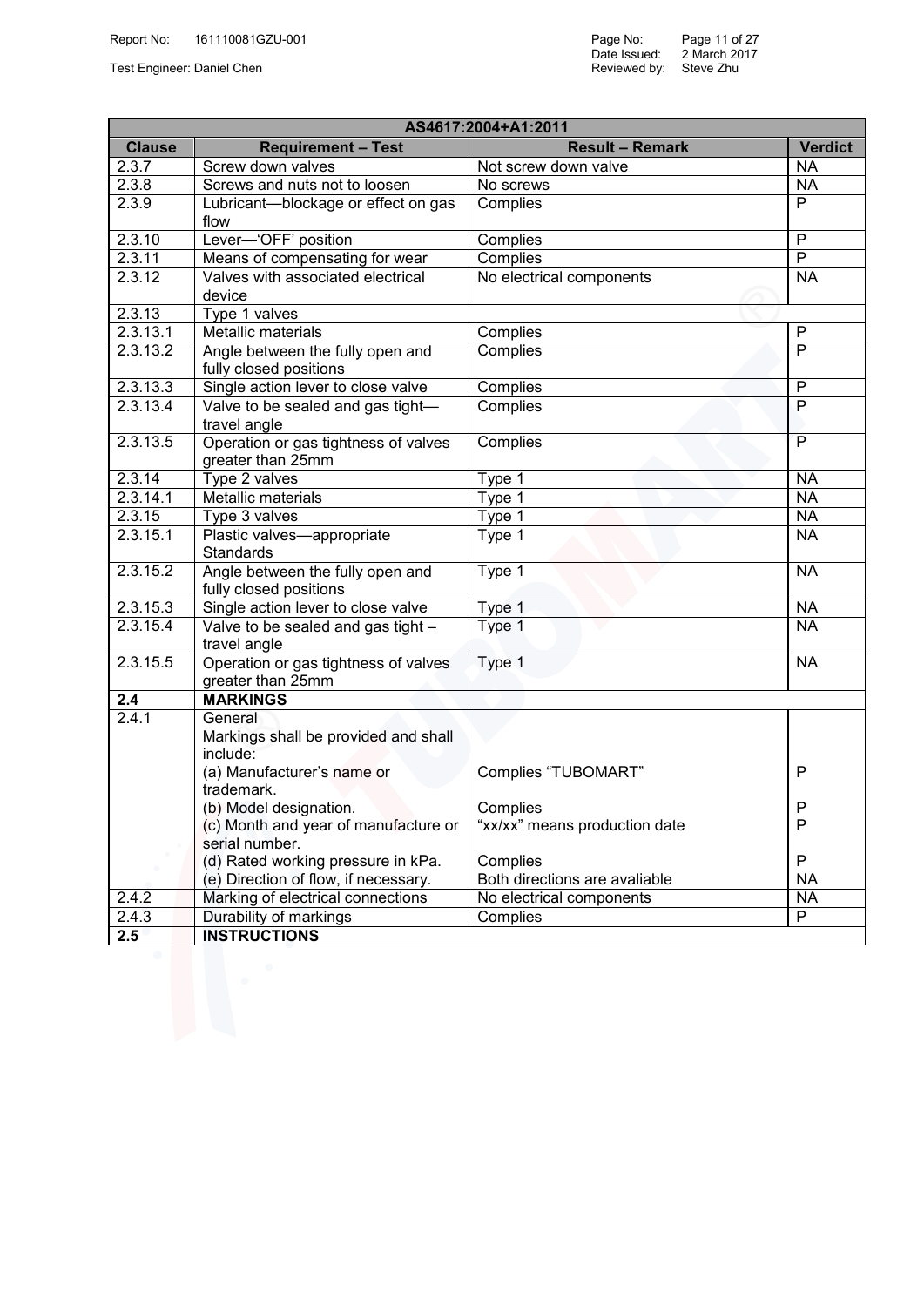|                  | AS4617:2004+A1:2011                                            |                                          |                |  |  |  |
|------------------|----------------------------------------------------------------|------------------------------------------|----------------|--|--|--|
| <b>Clause</b>    | <b>Requirement - Test</b>                                      | <b>Result - Remark</b>                   | <b>Verdict</b> |  |  |  |
| 2.5.1            | General                                                        |                                          |                |  |  |  |
|                  | Instructions in English shall be                               |                                          |                |  |  |  |
|                  | available, which shall include:                                |                                          |                |  |  |  |
|                  | (a) Model designation(s) and                                   | Complies                                 | P              |  |  |  |
|                  | alternative forms.                                             |                                          |                |  |  |  |
|                  | (b) Size and rated working pressure                            | Complies                                 | P              |  |  |  |
|                  | in kPa.                                                        |                                          |                |  |  |  |
|                  | (c) Flow rate for a given pressure                             | Flow rate at fully open without pressure | P              |  |  |  |
|                  | loss.                                                          | loss                                     |                |  |  |  |
|                  | (d) Bypass rate if applicable.<br>(e) Temperature limitations. | No bypass                                | <b>NA</b><br>P |  |  |  |
|                  | (f) Mounting limitations.                                      | Complies                                 | P              |  |  |  |
|                  | (g) Type of valve.                                             | Complies                                 | P              |  |  |  |
|                  | (h) Wiring diagram showing external                            | Complies                                 | <b>NA</b>      |  |  |  |
|                  | connections.                                                   | No wire                                  |                |  |  |  |
|                  | (i) Electrical ratings i.e. voltage,                           |                                          | <b>NA</b>      |  |  |  |
|                  | frequency, current.                                            | No electrical components                 |                |  |  |  |
|                  | (j) Method of operation, adjustments                           |                                          | <b>NA</b>      |  |  |  |
|                  | and applications.                                              | No adjustmens.                           |                |  |  |  |
|                  | (k) Fault diagnosis and servicing.                             |                                          | P              |  |  |  |
|                  | (I) Thread or flange specifications as                         | Complies                                 | P              |  |  |  |
|                  | applicable or jointing procedure in                            | Complies                                 |                |  |  |  |
|                  | accordance with the appropriate                                |                                          |                |  |  |  |
|                  | standard (e.g. AS/NZS 1477, AS                                 |                                          |                |  |  |  |
|                  | 2944.1, AS 2944.2, AS 3723).                                   |                                          |                |  |  |  |
|                  | (m) Type of lubricant and/or sealant                           |                                          | P              |  |  |  |
|                  | as applicable.<br>(n) Details of assembly and/or               | Complies                                 |                |  |  |  |
|                  | adjustments to be carried out by                               | No assembly adjustments                  | <b>NA</b>      |  |  |  |
|                  | installer.                                                     |                                          |                |  |  |  |
|                  | SECTION 3 PERFORMANCEREQUIREMENT                               |                                          |                |  |  |  |
| $3.\overline{1}$ | <b>GENERAL</b>                                                 |                                          |                |  |  |  |
| 3.1.1            | Satisfactory performance in all                                | Complies                                 | $\overline{P}$ |  |  |  |
|                  | mounting positions                                             |                                          |                |  |  |  |
| 3.1.2            | Satisfactory performance over                                  | $^{\circ}\!{\rm C}$<br>$(-20 - 110)$     | P              |  |  |  |
|                  | declared temperature range                                     |                                          |                |  |  |  |
| 3.2              | <b>LEAKAGE</b>                                                 |                                          |                |  |  |  |
| 3.2.1            | <b>External Leakage</b>                                        | See Test summary                         | $\mathsf{P}$   |  |  |  |
| 3.3.2            | Internal leakage                                               | See Test summary                         | P              |  |  |  |
| 3.3              | <b>FLOW RATE</b>                                               |                                          |                |  |  |  |
| 3.3.1            | Flow rate for a given pressure                                 | See Test summary                         | P              |  |  |  |
| 3.4              | <b>OPERATING EFFORT</b>                                        |                                          |                |  |  |  |
| 3.4.1            | Opening and closing of valves                                  | See Test summary                         | P              |  |  |  |
| 3.4.2            | Maximum instantaneous torque or                                | See Test summary                         | P              |  |  |  |
|                  | force-opening or closing                                       |                                          |                |  |  |  |
| 3.4.3            | Self-latching valves                                           | Not self-latching valve                  | <b>NA</b>      |  |  |  |
| 3.5<br>3.5.1     | <b>MECHANICAL STRENGTH</b><br>Resistance to applied torque     | See Test summary                         | P              |  |  |  |
| 3.5.2            | Valves with two piece bodies                                   | See Test summary                         | $\overline{P}$ |  |  |  |
| 3.5.3            | Resistance to applied bending                                  | See Test summary                         | P              |  |  |  |
|                  | moments                                                        |                                          |                |  |  |  |
| 3.5.4            | Resistance to applied impacts                                  | See Test summary                         | P              |  |  |  |
| 3.6              | <b>DURABILITY</b>                                              |                                          |                |  |  |  |
| 3.6.1            | Cycling tests for valves                                       | See Test summary                         | P              |  |  |  |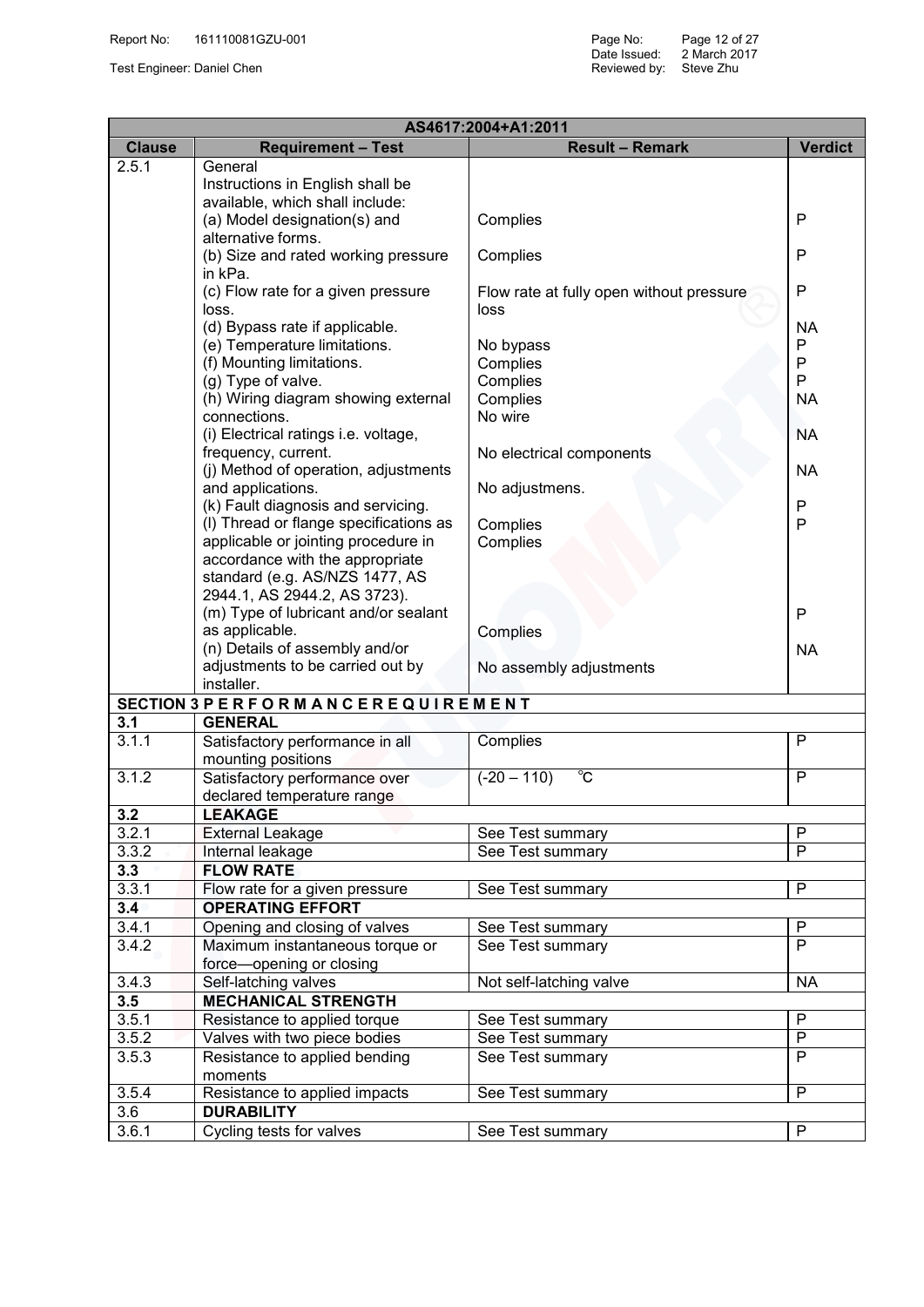| <b>TEST SUMMARY</b>                                                                                                                                                                                             |                          |           |           |             |              |  |  |
|-----------------------------------------------------------------------------------------------------------------------------------------------------------------------------------------------------------------|--------------------------|-----------|-----------|-------------|--------------|--|--|
| <b>Evaluation Period</b>                                                                                                                                                                                        | 10/Jan/2017 - 9/Feb/2017 |           |           | Project No. | 161110081GZU |  |  |
| Sample Rec. Date                                                                                                                                                                                                | 10/Nov/2016              | Condition | Prototype | Sample ID.  | S161110081-  |  |  |
| $001 - 002$<br>Intertek Testing Services Shenzhen Ltd. Guangzhou Branch<br><b>Test Location</b><br>(Block E, No, 7-2 Guang Dong Software Science Park, Caipin Road, Guangzhou<br>Science City, CETDD Guangzhou) |                          |           |           |             |              |  |  |
| <b>Test Procedure</b>                                                                                                                                                                                           | <b>Testing Lab</b>       |           |           |             |              |  |  |

#### Test Data Results:

#### 2.1.4 Melting point

| Model            | Heating temp. | Result             | Pass or Fail |
|------------------|---------------|--------------------|--------------|
| TM-308 1216x1216 | 430℃          | No sign of melting | Pass         |
| TM-308 2025x2025 | 430°C         | No sign of melting | Pass         |

#### 2.1.5 Copper containing alloys

| Model            | Time for examination        | Result            | Pass or Fail |
|------------------|-----------------------------|-------------------|--------------|
| TM-308 1216x1216 | Immediate and 24 h<br>later | No sign of cracks | Pass         |
| TM-308 2025x2025 | Immediate and 24 h<br>later | No sign of cracks | Pass         |
| 3.2 Leakage      |                             |                   |              |

#### 3.2 Leakage

| Model            | External<br>Leakage<br>(mL/min) | Internal<br>Leakage<br>(mL/min) | Limit<br>(mL/min) | Pass or Fail |
|------------------|---------------------------------|---------------------------------|-------------------|--------------|
| TM-308 1216x1216 | 0.75                            | 0.31                            |                   | Pass         |
| TM-308 2632x2632 | 0.90                            | 0.63                            |                   | Pass         |

| 3.3 Flow rate      |                     |                 |              |
|--------------------|---------------------|-----------------|--------------|
| Model              | Flow rate $(m^3/h)$ | Limit $(m^3/h)$ | Pass or Fail |
| TM-308 1216 x 1216 | 81.3                | 80              | Pass         |
| TM-308 2632 x 2632 | 115                 | 110             | Pass         |

#### 3.4 Operating effort

| Model            | Maintain<br>movement<br>(N.m) | Limit<br>(N.m) | Initial<br>movement<br>(N.m) | Limit<br>(N.m) | Pass or Fail |
|------------------|-------------------------------|----------------|------------------------------|----------------|--------------|
| TM-308 1216x1216 | 0.70                          | 2.8            | 1.50                         | 4.2            | Pass         |
| TM-308 2632x2632 | 1.96                          | 30.0           | 3.00                         | 45.0           | Pass         |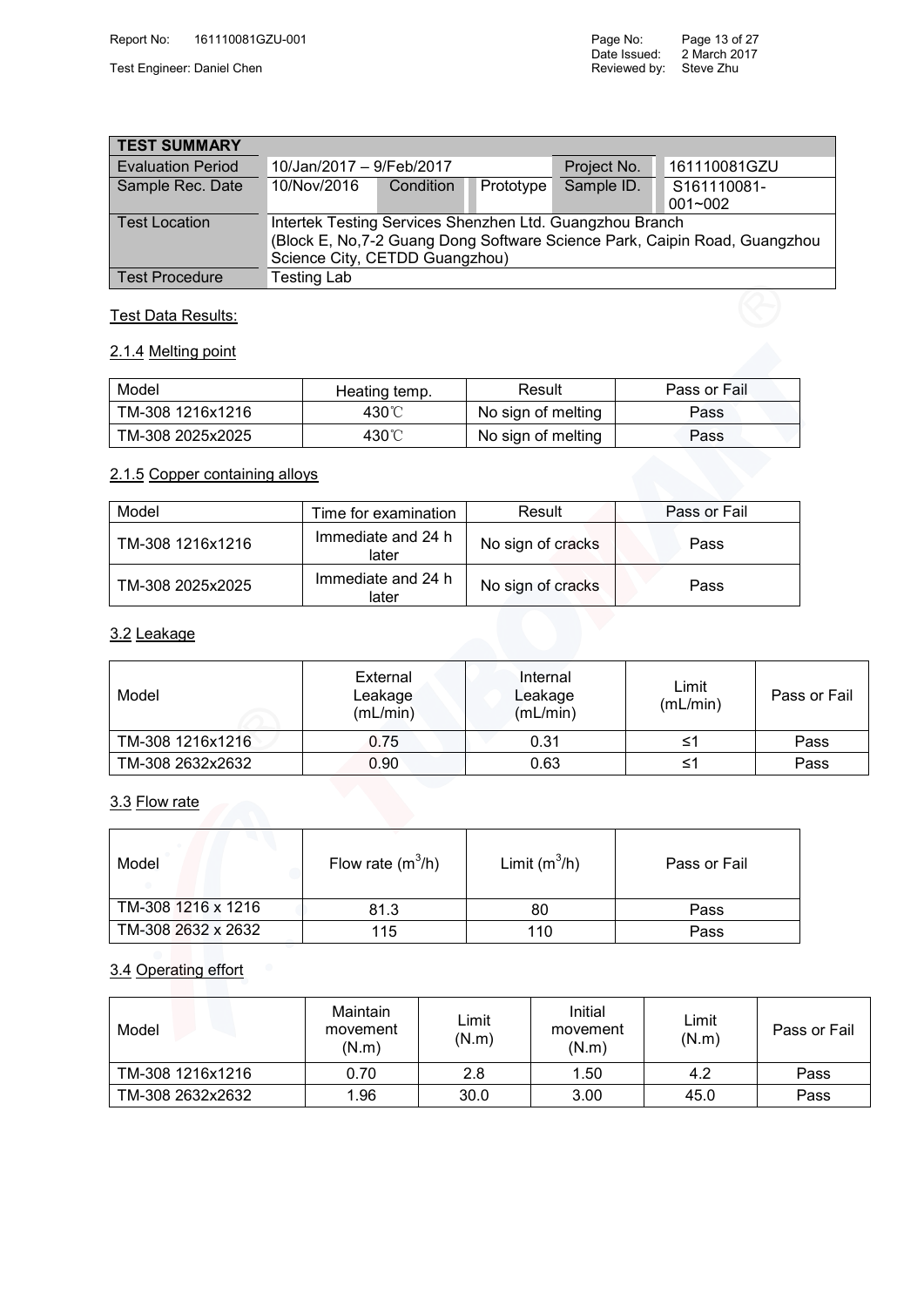#### 3.5.1/2 Torque

| Model            | Torque<br>(N.m) | External<br>Leakage<br>(mL/min) | Limit<br>(mL/min) | Internal<br>Leakage<br>(mL/min) | Limit<br>(mL/min) | Pass or<br>Fail |
|------------------|-----------------|---------------------------------|-------------------|---------------------------------|-------------------|-----------------|
| TM-308 1216x1216 | $50 \times 2$   | 0.77                            | ≤1                | 0.45                            | ≤2                | Pass            |
| TM-308 2632x2632 | $200 \times 2$  | 0.84                            | ≤1                | 0.55                            | ≤2                | Pass            |

#### 3.5.3 Bending moment

| Model            | Bending<br>moment<br>(N.m) | External<br>Leakage<br>(mL/min) | Limit<br>(mL/min) | Internal<br>∟eakage<br>(mL/min) | Limit<br>(mL/min) | Pass or<br>Fail |
|------------------|----------------------------|---------------------------------|-------------------|---------------------------------|-------------------|-----------------|
| TM-308 1216x1216 | 105 or $10^{\circ}$        | 0.73                            | ≤1                | 0.71                            | ≤2                | Pass            |
| TM-308 2632x2632 | 610 or $10^{\circ}$        | 0.56                            | ≤1                | 1.04                            | ≤2                | Pass            |

#### 3.5.4 Impacts

| Model            | Impact<br>(N.m) | External<br>∟eakage<br>(mL/min) | Limit<br>(mL/min) | Internal<br>∟eakage<br>(mL/min) | Limit<br>(mL/min) | Pass or<br>Fail |
|------------------|-----------------|---------------------------------|-------------------|---------------------------------|-------------------|-----------------|
| TM-308 1216x1216 | 25              | 0.83                            | ≤1                | 0.99                            | ≤2                | Pass            |
| TM-308 2632x2632 | 25              | 0.61                            | ≤1                | 1.09                            | ≤2                | Pass            |

#### 3.6.1 Durability

| 3.6.1 Durability |        |                                 |                                 |                   |              |
|------------------|--------|---------------------------------|---------------------------------|-------------------|--------------|
| Model            | Cycles | External<br>Leakage<br>(mL/min) | Internal<br>Leakage<br>(mL/min) | Limit<br>(mL/min) | Pass or Fail |
| TM-308 1216x1216 | 4000   | 0.95                            | 0.69                            | ≤2                | Pass         |
| TM-308 2632x2632 | 2000   | 0.68                            | 0.88                            | ≤2                | Pass         |

| Model            | Maintain<br>movement<br>(N.m) | Limit<br>(N.m) | Initial<br>movement<br>(N.m) | Limit<br>(N.m) | Pass or Fail |
|------------------|-------------------------------|----------------|------------------------------|----------------|--------------|
| TM-308 1216x1216 | 1.24                          | 2.8            | 2.35                         | 4.2            | Pass         |
| TM-308 2632x2632 | 3.45                          | 30.0           | 3.04                         | 45.0           | Pass         |

Remark: Half cycles at 110℃ another half cycles at -20℃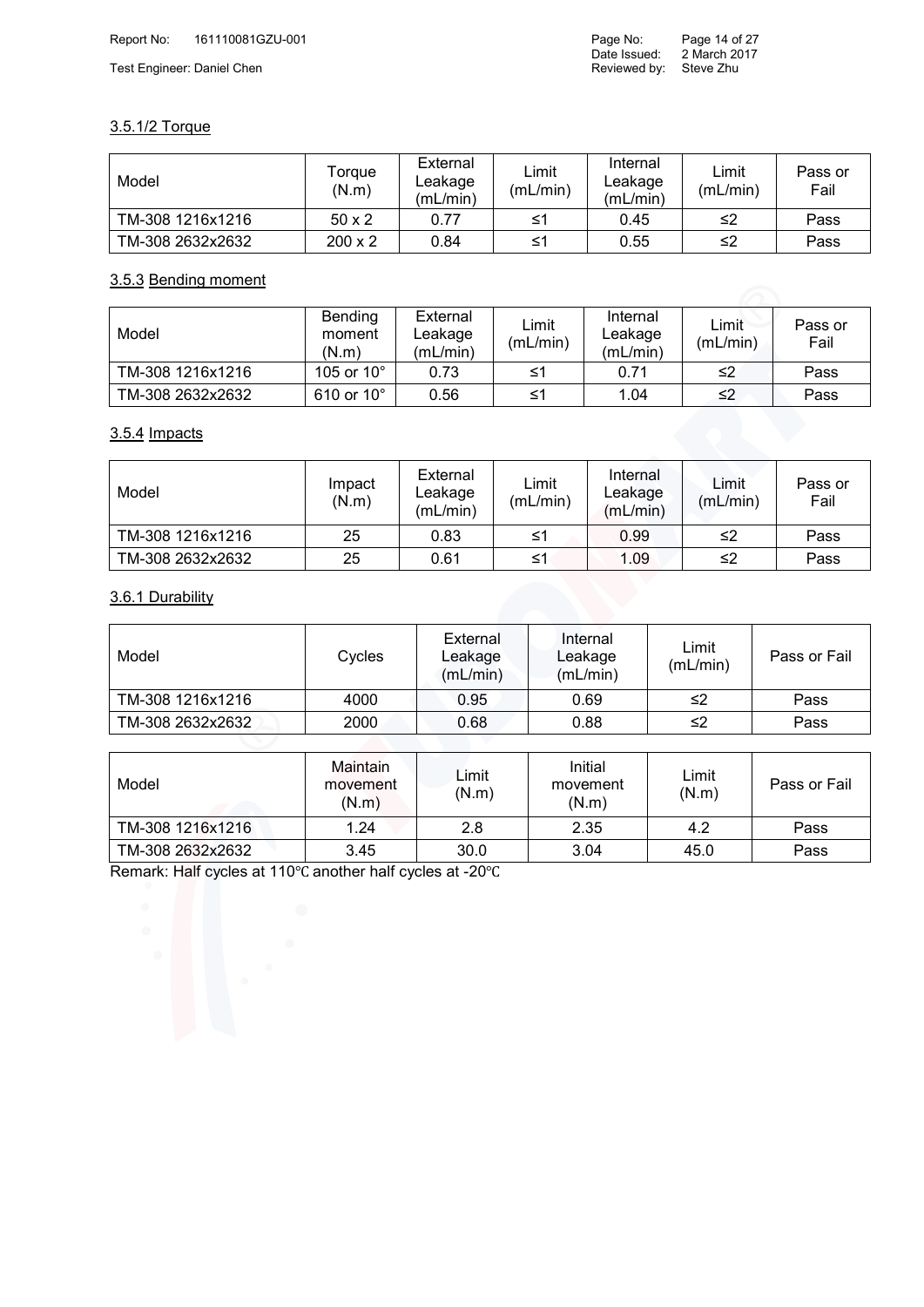#### For Model TM-307B sizes: 1418x1418 and 2025x2025

| AS4617:2004+A1:2011 |                                                                           |                                           |                |  |  |  |
|---------------------|---------------------------------------------------------------------------|-------------------------------------------|----------------|--|--|--|
| <b>Clause</b>       | <b>Requirement - Test</b>                                                 | <b>Result - Remark</b>                    | <b>Verdict</b> |  |  |  |
|                     | <b>SECTION 2 DESIGN AND CONSTRUCTION</b>                                  |                                           |                |  |  |  |
| 2.1                 | <b>MATERIALS</b>                                                          |                                           |                |  |  |  |
| 2.1.4               | Melting point of materials                                                | See Test summary                          | P              |  |  |  |
| 2.2                 | <b>CONSTRUCTION</b>                                                       |                                           |                |  |  |  |
| 2.2.1               | Continuity of satisfactory operation                                      | Complies                                  | P              |  |  |  |
| 2.2.2               | Castings and hot pressings                                                | Complies                                  | $\overline{P}$ |  |  |  |
| 2.2.3               | Sealing of porous castings or cracks                                      | Complies                                  | $\overline{P}$ |  |  |  |
| 2.2.4               | Assembled valves to be clean                                              | Complies                                  | $\mathsf{P}$   |  |  |  |
| 2.2.5               | Accidental displacement of parts                                          | Complies                                  | $\overline{P}$ |  |  |  |
| 2.2.6               | Attachment of knobs, handles, dials<br>and pointers                       | Butterfly handle is secured at spindle    | $\mathsf{P}$   |  |  |  |
| 2.2.7               | Springs                                                                   | No spring                                 | <b>NA</b>      |  |  |  |
| 2.2.8               | Securing of parts together                                                | Complies                                  | $\overline{P}$ |  |  |  |
| 2.2.9               | Sharp edges                                                               | Complies                                  | $\overline{P}$ |  |  |  |
| 2.2.10              | Valves incorporating a means of<br>ignition                               | No incorporating ignition                 | <b>NA</b>      |  |  |  |
| 2.2.11              | Means of limiting the travel of manual<br>valves                          | It has stop on OFF or FULL ON position    | $\overline{P}$ |  |  |  |
| 2.2.12              | Holes for assembly or mounting                                            | No holes                                  | <b>NA</b>      |  |  |  |
| 2.2.13              | Permanent sealing of non-functional<br>holes                              | No holes                                  | <b>NA</b>      |  |  |  |
| 2.2.14              | Self tapping screws                                                       | No self tapping screws                    | <b>NA</b>      |  |  |  |
| 2.2.15              | Application of lubricant or sealant                                       | Complies                                  | $\overline{P}$ |  |  |  |
| 2.2.16              | Construction of parts not covered by<br>this Standard                     |                                           | <b>NA</b>      |  |  |  |
| 2.2.17              | Tightening of a gland or any other<br>adjustments                         | No adjustments                            | <b>NA</b>      |  |  |  |
| 2.3                 | <b>DESIGN</b>                                                             |                                           |                |  |  |  |
| 2.3.3               | Connections                                                               | The compression fitting are supplied with | $\mathsf{P}$   |  |  |  |
|                     |                                                                           | the valve.                                |                |  |  |  |
|                     |                                                                           | The threads are compliant with AS ISO 7.1 |                |  |  |  |
| 2.3.5               | Stop positions on valves Stop<br>positions on valves                      | It has stop on OFF or FULL ON position    | $\mathsf{P}$   |  |  |  |
| 2.3.10              | Lever-'OFF' position                                                      | Complies                                  | $\mathsf{P}$   |  |  |  |
| 2.3.11              | Means of compensating for wear                                            | Complies                                  | $\mathsf{P}$   |  |  |  |
| 2.3.13              | Type 1 valves                                                             |                                           |                |  |  |  |
| 2.3.13.1            | Metallic materials                                                        | Complies                                  | P              |  |  |  |
| 2.3.13.2            | Angle between the fully open and<br>fully closed positions                | Complies                                  | P              |  |  |  |
| 2.3.13.3            | Single action lever to close valve                                        | Complies                                  | $\overline{P}$ |  |  |  |
| 2.3.13.4            | Valve to be sealed and gas tight-<br>travel angle                         | Complies                                  | $\overline{P}$ |  |  |  |
| 2.3.13.5            | Operation or gas tightness of valves<br>greater than 25mm                 | Not greater than 25 mm                    | <b>NA</b>      |  |  |  |
| 2.3.14              | Type 2 valves                                                             | Type 1                                    | <b>NA</b>      |  |  |  |
| 2.3.14.1            | Metallic materials                                                        | Type 1                                    | <b>NA</b>      |  |  |  |
| 2.3.15              | Type 3 valves                                                             | Type 1                                    | <b>NA</b>      |  |  |  |
| 2.3.15.1            | Plastic valves-appropriate<br>Standards                                   | Type 1                                    | <b>NA</b>      |  |  |  |
| 2.3.15.2            | Angle between the fully open and<br>fully closed positions                | Type 1                                    | <b>NA</b>      |  |  |  |
| 2.3.15.3            | Single action lever to close valve                                        | Type 1                                    | <b>NA</b>      |  |  |  |
| 2.3.15.4            | Valve to be sealed and gas tight -                                        | Type 1                                    | <b>NA</b>      |  |  |  |
| 2.3.15.5            | travel angle<br>Operation or gas tightness of valves<br>greater than 25mm | Type 1                                    | <b>NA</b>      |  |  |  |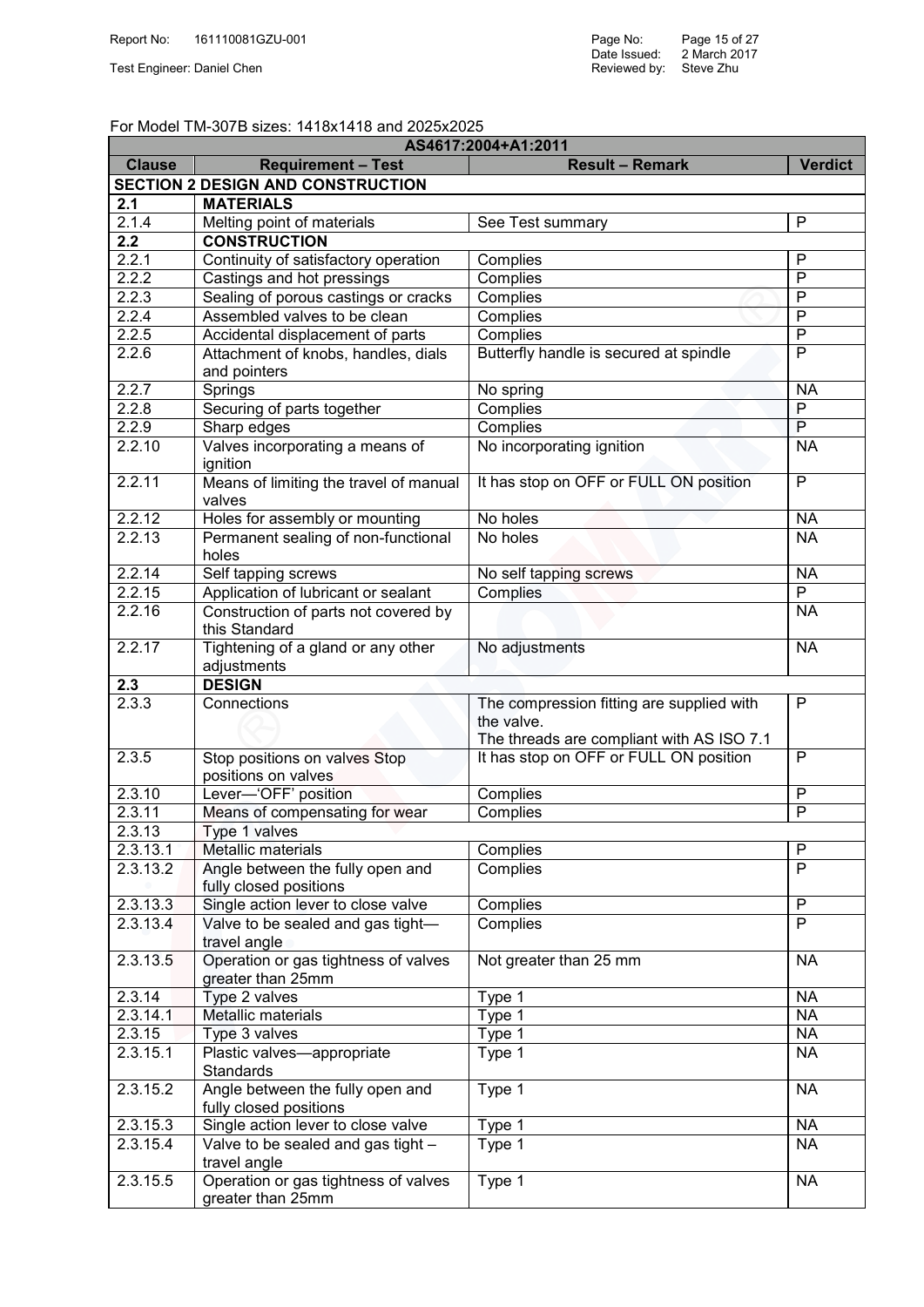| AS4617:2004+A1:2011 |                                                             |                                          |                |  |  |
|---------------------|-------------------------------------------------------------|------------------------------------------|----------------|--|--|
| <b>Clause</b>       | <b>Requirement - Test</b>                                   | <b>Result - Remark</b>                   | <b>Verdict</b> |  |  |
| 2.4                 | <b>MARKINGS</b>                                             |                                          |                |  |  |
| 2.4.1               | General                                                     |                                          |                |  |  |
|                     | Markings shall be provided and shall                        |                                          |                |  |  |
|                     | include:                                                    |                                          |                |  |  |
|                     | (a) Manufacturer's name or                                  | Complies "TUBOMART"                      | P              |  |  |
|                     | trademark.                                                  |                                          |                |  |  |
|                     | (b) Model designation.                                      | Complies                                 | P              |  |  |
|                     | (c) Month and year of manufacture or                        | "xx/xx" means production date            | P              |  |  |
|                     | serial number.                                              |                                          |                |  |  |
|                     | (d) Rated working pressure in kPa.                          | Complies                                 | P              |  |  |
|                     | (e) Direction of flow, if necessary.                        | Both directions are avaliable            | <b>NA</b>      |  |  |
| 2.4.2               | Marking of electrical connections                           | No electrical components                 | <b>NA</b>      |  |  |
| 2.4.3               | Durability of markings                                      | Complies                                 | $\overline{P}$ |  |  |
| 2.5                 | <b>INSTRUCTIONS</b>                                         |                                          |                |  |  |
| 2.5.1               | General                                                     |                                          |                |  |  |
|                     | Instructions in English shall be                            |                                          |                |  |  |
|                     | available, which shall include:                             |                                          |                |  |  |
|                     | (a) Model designation(s) and                                | Complies                                 | P              |  |  |
|                     | alternative forms.                                          |                                          |                |  |  |
|                     | (b) Size and rated working pressure                         | Complies                                 | Ρ              |  |  |
|                     | in kPa.                                                     |                                          |                |  |  |
|                     | (c) Flow rate for a given pressure                          | Flow rate at fully open without pressure | Ρ              |  |  |
|                     | loss.                                                       | loss                                     |                |  |  |
|                     | (d) Bypass rate if applicable.                              |                                          | <b>NA</b>      |  |  |
|                     | (e) Temperature limitations.                                | No bypass                                | Р              |  |  |
|                     | (f) Mounting limitations.                                   | Complies                                 | P              |  |  |
|                     | (g) Type of valve.                                          | Complies                                 | P              |  |  |
|                     | (h) Wiring diagram showing external                         | Complies                                 | NA             |  |  |
|                     | connections.                                                | No wire                                  |                |  |  |
|                     | (i) Electrical ratings i.e. voltage,                        |                                          | <b>NA</b>      |  |  |
|                     | frequency, current.<br>(j) Method of operation, adjustments | No electrical components                 | <b>NA</b>      |  |  |
|                     | and applications.                                           | No adjustmens.                           |                |  |  |
|                     | (k) Fault diagnosis and servicing.                          |                                          | P              |  |  |
|                     | (I) Thread or flange specifications as                      | Complies                                 | P              |  |  |
|                     | applicable or jointing procedure in                         | Complies                                 |                |  |  |
|                     | accordance with the appropriate                             |                                          |                |  |  |
|                     | standard (e.g. AS/NZS 1477, AS                              |                                          |                |  |  |
|                     | 2944.1, AS 2944.2, AS 3723).                                |                                          |                |  |  |
|                     | (m) Type of lubricant and/or sealant                        |                                          | P              |  |  |
|                     | as applicable.                                              | Complies                                 |                |  |  |
|                     | (n) Details of assembly and/or                              |                                          | NA             |  |  |
|                     | adjustments to be carried out by                            | No assembly adjustments                  |                |  |  |
|                     | installer.                                                  |                                          |                |  |  |
|                     | SECTION 3 PERFORMANCEREQUIREMENT                            |                                          |                |  |  |
| 3.1                 | <b>GENERAL</b>                                              |                                          |                |  |  |
| 3.1.1               | Satisfactory performance in all                             | Complies                                 | P              |  |  |
|                     | mounting positions                                          |                                          |                |  |  |
| 3.1.2               | Satisfactory performance over                               | $(-20 - 110)$<br>$\overline{\text{c}}$   | P              |  |  |
|                     | declared temperature range                                  |                                          |                |  |  |
| 3.2                 | <b>LEAKAGE</b>                                              |                                          |                |  |  |
| 3.2.1               | <b>External Leakage</b>                                     | See Test summary                         | P              |  |  |
| 3.3.2               | Internal leakage                                            | See Test summary                         | P              |  |  |
| 3.3                 | <b>FLOW RATE</b>                                            |                                          |                |  |  |
| 3.3.1               | Flow rate for a given pressure                              | See Test summary                         | $\overline{P}$ |  |  |
| 3.4                 | <b>OPERATING EFFORT</b>                                     |                                          |                |  |  |
| 3.4.1               | Opening and closing of valves                               | See Test summary                         | $\mathsf{P}$   |  |  |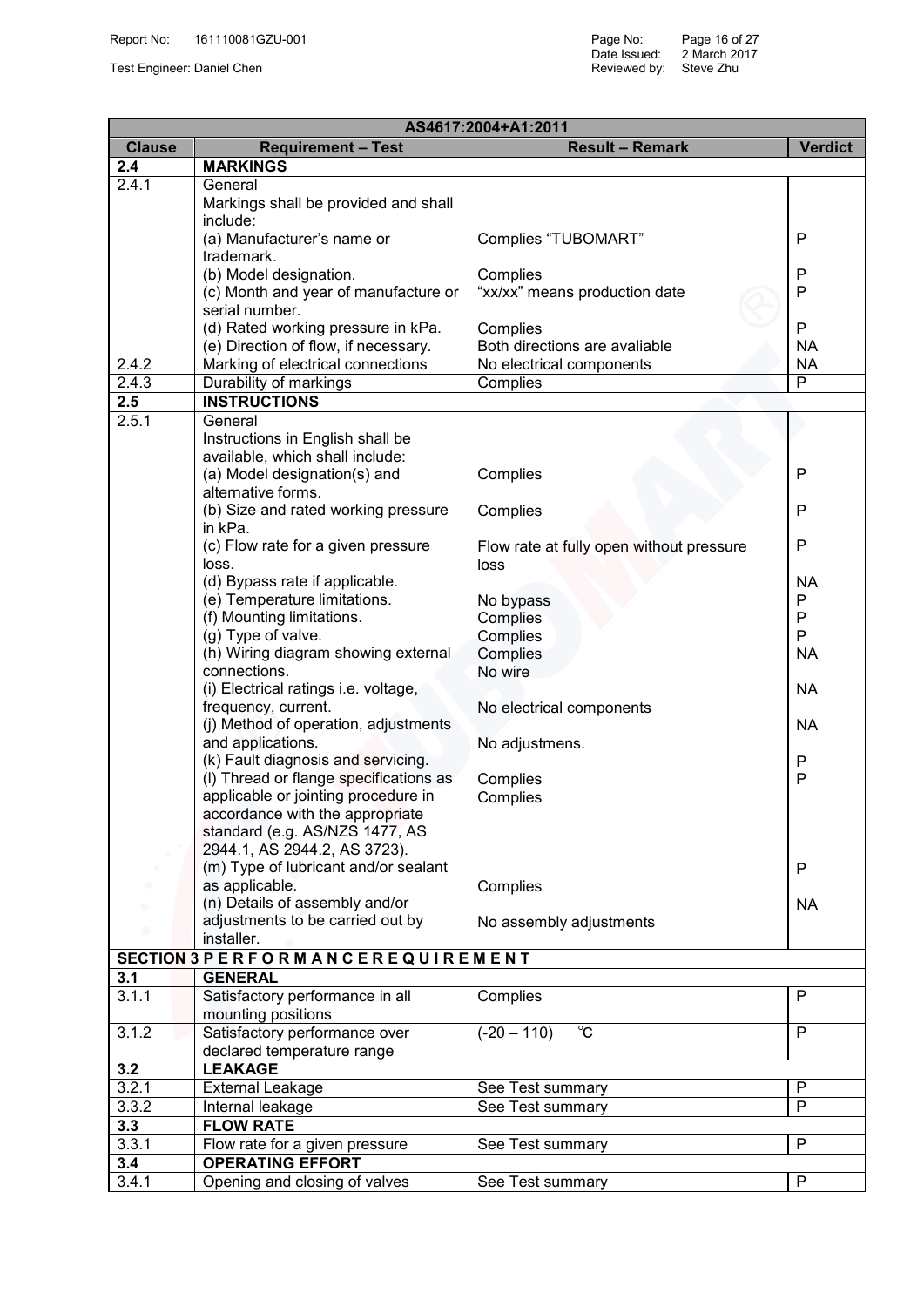Date Issued: Reviewed by: Page 17 of 27 2 March 2017 Test Engineer: Daniel Chen Steve Zhu Steve Zhu Steve Zhu Steve Zhu Steve Zhu Steve Zhu Steve Zhu Steve Zhu Steve

| AS4617:2004+A1:2011 |                                 |                         |                |  |  |  |
|---------------------|---------------------------------|-------------------------|----------------|--|--|--|
| <b>Clause</b>       | <b>Requirement - Test</b>       | <b>Result - Remark</b>  | <b>Verdict</b> |  |  |  |
| 3.4.2               | Maximum instantaneous torque or | See Test summary        | P              |  |  |  |
|                     | force-opening or closing        |                         |                |  |  |  |
| 3.4.3               | Self-latching valves            | Not self-latching valve | <b>NA</b>      |  |  |  |
| 3.5                 | <b>MECHANICAL STRENGTH</b>      |                         |                |  |  |  |
| 3.5.1               | Resistance to applied torque    | See Test summary        | P              |  |  |  |
| 3.5.2               | Valves with two piece bodies    | See Test summary        | P              |  |  |  |
| 3.5.3               | Resistance to applied bending   | See Test summary        | P              |  |  |  |
|                     | moments                         |                         |                |  |  |  |
| 3.5.4               | Resistance to applied impacts   | See Test summary        | P              |  |  |  |
| 3.6                 | <b>DURABILITY</b>               |                         |                |  |  |  |
| 3.6.1               | Cycling tests for valves        | See Test summary        | P              |  |  |  |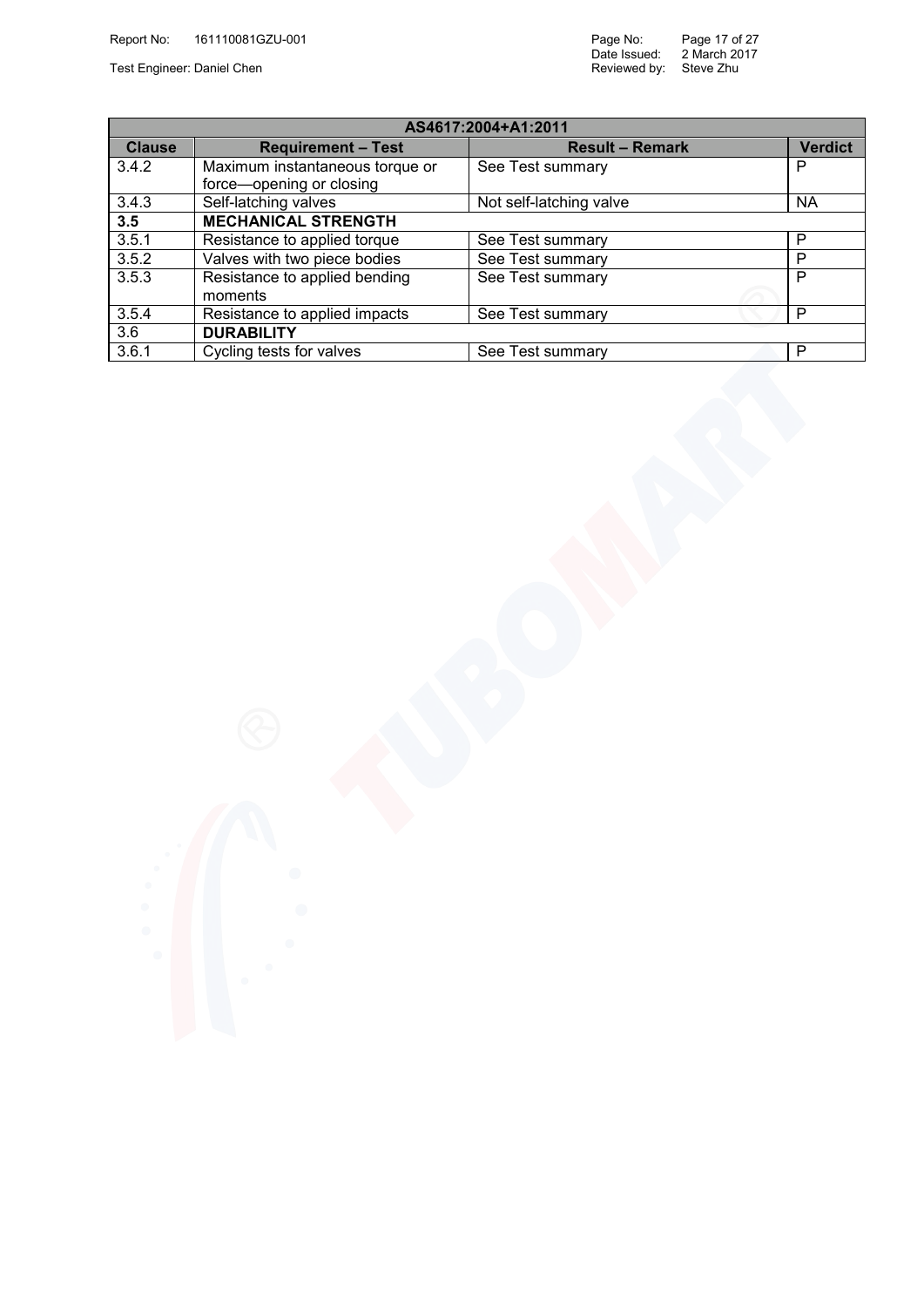Test Engineer: Daniel Chen Steve Zhu Steve Zhu Steve Zhu Steve Zhu Steve Zhu Steve Zhu Steve Zhu Steve Zhu Steve

| <b>TEST SUMMARY</b>      |                                                                                                                                                                          |           |           |             |                            |
|--------------------------|--------------------------------------------------------------------------------------------------------------------------------------------------------------------------|-----------|-----------|-------------|----------------------------|
| <b>Evaluation Period</b> | 10/Jan/2017 - 9/Feb/2017                                                                                                                                                 |           |           | Project No. | 161110081GZU               |
| Sample Rec. Date         | 10/Nov/2016                                                                                                                                                              | Condition | Prototype | Sample ID.  | S161110081-<br>$003 - 004$ |
| <b>Test Location</b>     | Intertek Testing Services Shenzhen Ltd. Guangzhou Branch<br>(Block E, No, 7-2 Guang Dong Software Science Park, Caipin Road, Guangzhou<br>Science City, CETDD Guangzhou) |           |           |             |                            |
| <b>Test Procedure</b>    | <b>Testing Lab</b>                                                                                                                                                       |           |           |             |                            |

#### **Test Data Results:**

#### 2.1.4 Melting point

| Model             | Heating temp. | Result             | Pass or Fail |
|-------------------|---------------|--------------------|--------------|
| TM-307B 1418x1418 | 430℃          | No sign of melting | Pass         |
| TM-307B 2025x2025 | 430℃          | No sign of melting | Pass         |

#### 3.2 Leakage

| Model             | External<br>Leakage<br>(mL/min) | Internal<br>Leakage<br>(mL/min) | Limit<br>(mL/min) | Pass or Fail |
|-------------------|---------------------------------|---------------------------------|-------------------|--------------|
| TM-307B 1418x1418 | 0.51                            | 0.52                            |                   | Pass         |
| TM-307B 2025x2025 | 0.66                            | 0.09                            |                   | Pass         |

#### 3.3 Flow rate

| Model               | Flow rate $(m^3/h)$ | Limit $(m^3/h)$ | Pass or Fail |
|---------------------|---------------------|-----------------|--------------|
| TM-307B 1418 x 1418 | 87.3                | 85              | Pass         |
| TM-307B 2025 x 2025 | 98.7                | 95              | Pass         |

# 3.4 Operating effort

| Model             | Maintain<br>movement<br>(N.m) | Limit<br>(N.m) | Initial<br>movement<br>(N.m) | Limit<br>(N.m) | Pass or Fail |
|-------------------|-------------------------------|----------------|------------------------------|----------------|--------------|
| TM-307B 1418x1418 | 1.26                          | 5.0            | 2.40                         | 7.5            | Pass         |
| TM-307B 2025x2025 | 2.14                          | 10.0           | 2.98                         | 15.0           | Pass         |

#### 3.5.1/2 Torque

| Model             | Torque<br>(N.m) | External<br>Leakage<br>(mL/min) | Limit<br>(mL/min) | Internal<br>∟eakage<br>(mL/min) | $\mathsf{\mathsf{\mathsf{\mathsf{L}}}{}{}{}{}{}_{\mathsf{im}\mathsf{it}\mathsf{t}}$<br>(mL/min) | Pass or<br>Fail |
|-------------------|-----------------|---------------------------------|-------------------|---------------------------------|-------------------------------------------------------------------------------------------------|-----------------|
| TM-307B 1418x1418 | $125 \times 2$  | 0.81                            | ≤1                | 0.51                            | ≤2                                                                                              | Pass            |
| TM-307B 2025x2025 | $160 \times 2$  | 0.56                            | ≤1                | 0.63                            | ≤2                                                                                              | Pass            |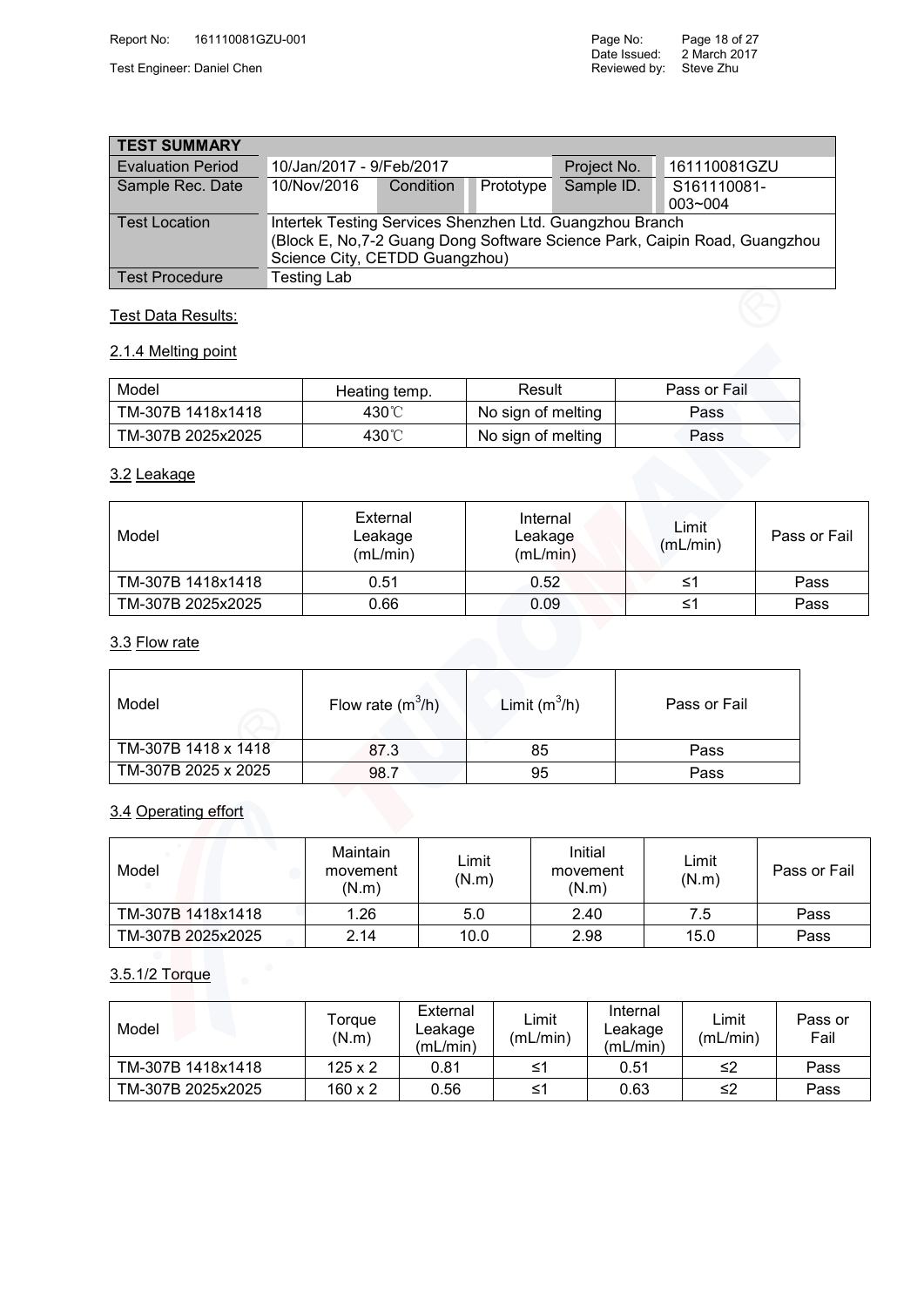#### 3.5.3 Bending moment

| Model             | Bending<br>moment<br>(N.m) | External<br>∟eakage<br>(mL/min) | Limit<br>(mL/min) | Internal<br>∟eakage<br>(mL/min) | Limit<br>(mL/min) | Pass or<br>Fail |
|-------------------|----------------------------|---------------------------------|-------------------|---------------------------------|-------------------|-----------------|
| TM-307B 1418x1418 | 340 or $10^{\circ}$        | 0.63                            | ≤1                | 0.51                            | ≤2                | Pass            |
| TM-307B 2025x2025 | 475 or 10°                 | 0.83                            | ≤1                | 1.08                            | ≤2                | Pass            |

#### 3.5.4 Impacts

| Model             | Impact<br>(N.m) | External<br>Leakage<br>(mL/min) | Limit<br>(mL/min) | Internal<br>Leakage<br>(mL/min) | Limit<br>(mL/min) | Pass or<br>Fail |
|-------------------|-----------------|---------------------------------|-------------------|---------------------------------|-------------------|-----------------|
| TM-307B 1418x1418 | 25              | 0.84                            | ≤1                | 0.77                            | ≤2                | Pass            |
| TM-307B 2025x2025 | 25              | 0.91                            | ≤1                | 0.45                            | ≤2                | Pass            |

#### 3.6.1 Durability

| Model             | Cycles | External<br>∟eakage<br>(mL/min) | Limit<br>(mL/min) | Internal<br>∟eakage<br>(mL/min) | ∟imit<br>(mL/min) | Pass or<br>Fail |
|-------------------|--------|---------------------------------|-------------------|---------------------------------|-------------------|-----------------|
| TM-307B 1418x1418 | 2000   | 0.73                            | ≤1                | 0.81                            | ≤2                | Pass            |
| TM-307B 2025x2025 | 2000   | 0.51                            | ≤1                | 0.72                            | ≤2                | Pass            |

| Model             | Maintain<br>movement<br>(N.m) | Limit<br>(N.m) | Initial<br>movement<br>(N.m) | Limit<br>(N.m) | Pass or Fail |
|-------------------|-------------------------------|----------------|------------------------------|----------------|--------------|
| TM-307B 1418x1418 | 2.24                          | 5.0            | 3.05                         | 7.5            | Pass         |
| TM-307B 2025x2025 | 3.14                          | 10.0           | 5.56                         | 15.0           | Pass         |

Remark: Half cycles at 110℃ andother half cycles at -20℃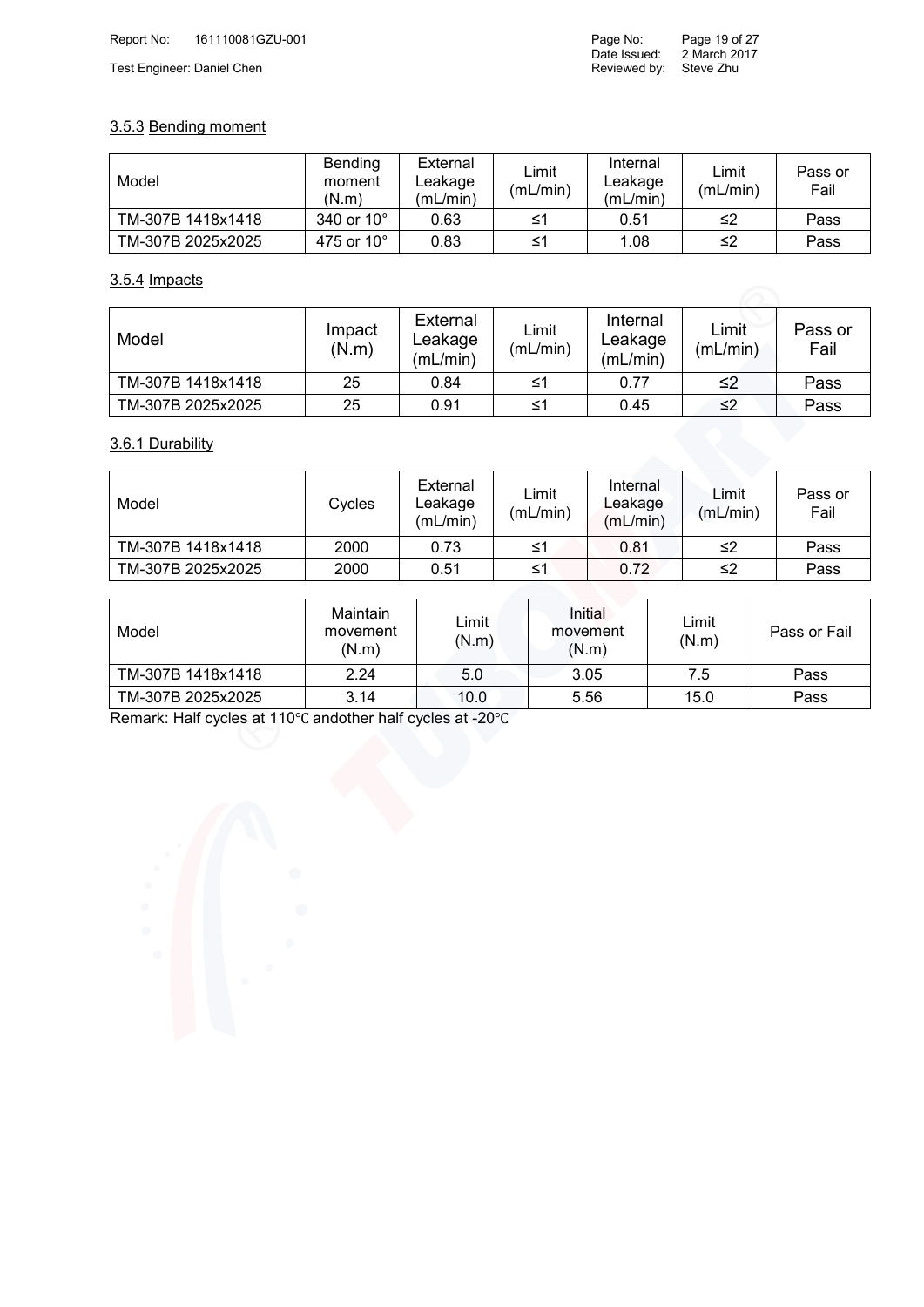#### For Model TM-308BM sizes: 1216x1/2" DN15 and 1620x1/2" DN15

| AS4617:2004+A1:2011  |                                                      |                                              |                 |  |  |  |  |
|----------------------|------------------------------------------------------|----------------------------------------------|-----------------|--|--|--|--|
| <b>Clause</b>        | <b>Requirement - Test</b>                            | <b>Result - Remark</b>                       | <b>Verdict</b>  |  |  |  |  |
|                      | <b>SECTION 2 DESIGN AND CONSTRUCTION</b>             |                                              |                 |  |  |  |  |
| 2.3                  | <b>DESIGN</b>                                        |                                              |                 |  |  |  |  |
| 2.3.1                | Components requiring servicing                       | No parts is required servicing during use    | <b>NA</b>       |  |  |  |  |
| 2.3.2                | Special tools not required for                       | No special tools required by service         | <b>NA</b>       |  |  |  |  |
|                      | servicing or replacement                             |                                              |                 |  |  |  |  |
| 2.3.3                | Connections                                          | The compression fitting are supplied with    | $\overline{P}$  |  |  |  |  |
|                      |                                                      | the valve.                                   |                 |  |  |  |  |
|                      |                                                      | The threads are compliant with AS ISO 7.1    |                 |  |  |  |  |
| 2.3.4                | Operation of valves                                  | Close the valve in a clockwise direction and | $\overline{P}$  |  |  |  |  |
|                      |                                                      | it has stop at OFF position                  |                 |  |  |  |  |
| 2.3.5                | Stop positions on valves Stop                        | It has stop on OFF or FULL ON position       | $\overline{P}$  |  |  |  |  |
|                      | positions on valves                                  |                                              |                 |  |  |  |  |
| 2.3.6                | Provision of check or detent in place                | It has stop on OFF or FULL ON position       | <b>NA</b>       |  |  |  |  |
|                      | of positive stop                                     |                                              |                 |  |  |  |  |
| 2.3.7                | Screw down valves                                    | Not screw down valve                         | <b>NA</b>       |  |  |  |  |
| 2.3.8                | Screws and nuts not to loosen                        | No screws                                    | <b>NA</b>       |  |  |  |  |
| 2.3.9                | Lubricant-blockage or effect on gas                  | Complies                                     | $\overline{P}$  |  |  |  |  |
|                      | flow                                                 |                                              |                 |  |  |  |  |
| 2.3.10               | Lever-'OFF' position                                 | Complies                                     | $\overline{P}$  |  |  |  |  |
| 2.3.11               | Means of compensating for wear                       | Complies                                     | $\overline{P}$  |  |  |  |  |
| 2.3.12               | Valves with associated electrical                    | No electrical components                     | <b>NA</b>       |  |  |  |  |
|                      | device                                               |                                              |                 |  |  |  |  |
| 2.3.13               | Type 1 valves                                        |                                              |                 |  |  |  |  |
| 2.3.13.1             | Metallic materials                                   | Complies                                     | $\mathsf{P}$    |  |  |  |  |
| 2.3.13.2             | Angle between the fully open and                     | Complies                                     | $\overline{P}$  |  |  |  |  |
|                      | fully closed positions                               |                                              |                 |  |  |  |  |
| 2.3.13.3             | Single action lever to close valve                   | Complies                                     | $\overline{P}$  |  |  |  |  |
| 2.3.13.4             | Valve to be sealed and gas tight-                    | Complies                                     | $\overline{P}$  |  |  |  |  |
|                      | travel angle                                         |                                              |                 |  |  |  |  |
| 2.3.13.5             | Operation or gas tightness of valves                 | Not greater than 25 mm                       | <b>NA</b>       |  |  |  |  |
|                      | greater than 25mm                                    |                                              |                 |  |  |  |  |
| 2.3.14               | Type 2 valves                                        | Type 1                                       | <b>NA</b>       |  |  |  |  |
| 2.3.14.1             | Metallic materials                                   | Type 1                                       | <b>NA</b>       |  |  |  |  |
| 2.3.15               | Type 3 valves                                        | Type 1                                       | <b>NA</b>       |  |  |  |  |
| 2.3.15.1             | Plastic valves-appropriate                           | $Type$ 1                                     | <b>NA</b>       |  |  |  |  |
|                      | <b>Standards</b>                                     |                                              |                 |  |  |  |  |
| 2.3.15.2             | Angle between the fully open and                     | Type 1                                       | <b>NA</b>       |  |  |  |  |
|                      | fully closed positions                               |                                              |                 |  |  |  |  |
| 2.3.15.3<br>2.3.15.4 | Single action lever to close valve                   | Type 1                                       | <b>NA</b><br>NA |  |  |  |  |
|                      | Valve to be sealed and gas tight -                   | Type 1                                       |                 |  |  |  |  |
| 2.3.15.5             | travel angle<br>Operation or gas tightness of valves | Type 1                                       | <b>NA</b>       |  |  |  |  |
|                      | greater than 25mm                                    |                                              |                 |  |  |  |  |
| 2.4                  | <b>MARKINGS</b>                                      |                                              |                 |  |  |  |  |
| 2.4.1                | General                                              |                                              |                 |  |  |  |  |
|                      | Markings shall be provided and shall                 |                                              |                 |  |  |  |  |
|                      | include:                                             |                                              |                 |  |  |  |  |
|                      | (a) Manufacturer's name or                           | Complies "TUBOMART"                          | P               |  |  |  |  |
|                      | trademark.                                           |                                              |                 |  |  |  |  |
|                      | (b) Model designation.                               | Complies                                     | $\mathsf{P}$    |  |  |  |  |
|                      | (c) Month and year of manufacture or                 | "xx/xx" means production date                | $\mathsf{P}$    |  |  |  |  |
|                      | serial number.                                       |                                              |                 |  |  |  |  |
|                      | (d) Rated working pressure in kPa.                   | Complies                                     | P               |  |  |  |  |
|                      | (e) Direction of flow, if necessary.                 | Both directions are avaliable                | <b>NA</b>       |  |  |  |  |
| 2.4.2                | Marking of electrical connections                    | No electrical components                     | <b>NA</b>       |  |  |  |  |
| 2.4.3                | Durability of markings                               | Complies                                     | P               |  |  |  |  |
|                      | SECTION 3 PERFORMANCEREQUIREMENT                     |                                              |                 |  |  |  |  |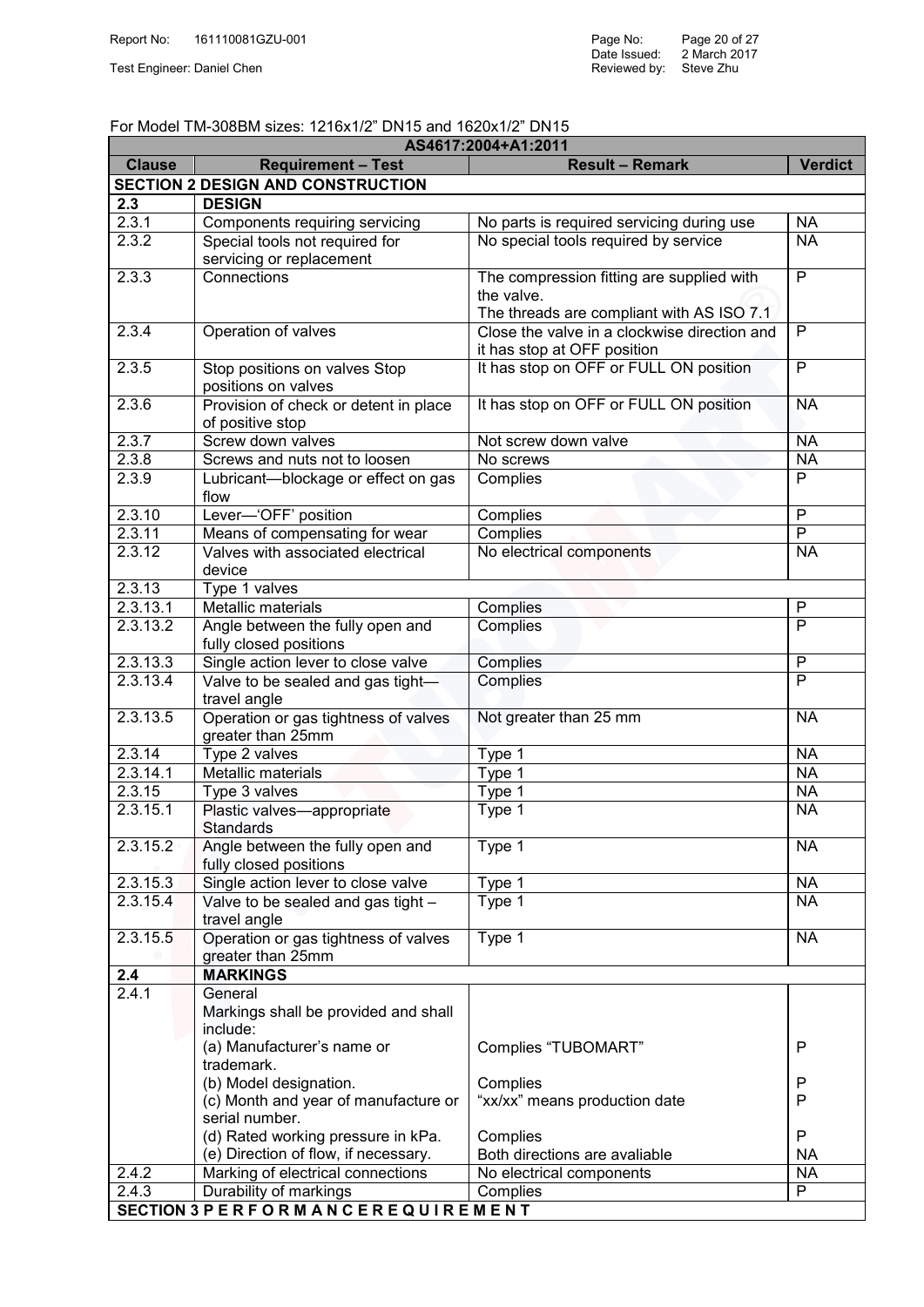Test Engineer: Daniel Chen Steve Zhu Steve Zhu Steve Zhu Steve Zhu Steve Zhu Steve Zhu Steve Zhu Steve Zhu Steve

| AS4617:2004+A1:2011 |                                                             |                              |                |  |  |  |
|---------------------|-------------------------------------------------------------|------------------------------|----------------|--|--|--|
| <b>Clause</b>       | <b>Requirement - Test</b>                                   | <b>Result - Remark</b>       | <b>Verdict</b> |  |  |  |
| 3.1                 | <b>GENERAL</b>                                              |                              |                |  |  |  |
| 3.1.1               | Satisfactory performance in all<br>mounting positions       | Complies                     | P              |  |  |  |
| 3.1.2               | Satisfactory performance over<br>declared temperature range | $^{\circ}C$<br>$(-20 - 110)$ | P              |  |  |  |
| 3.3                 | <b>FLOW RATE</b>                                            |                              |                |  |  |  |
| 3.3.1               | Flow rate for a given pressure                              | See Test summary             | P              |  |  |  |
|                     |                                                             |                              |                |  |  |  |

| <b>TEST SUMMARY</b>      |                                                                            |           |           |             |              |  |
|--------------------------|----------------------------------------------------------------------------|-----------|-----------|-------------|--------------|--|
| <b>Evaluation Period</b> | 17/Jan/2017                                                                |           |           | Project No. | 161110081GZU |  |
| Sample Rec. Date         | 10/Nov/2016                                                                | Condition | Prototype | Sample ID.  | S161110081-  |  |
|                          |                                                                            |           |           |             | $005 - 006$  |  |
| <b>Test Location</b>     | Intertek Testing Services Shenzhen Ltd. Guangzhou Branch                   |           |           |             |              |  |
|                          | (Block E, No, 7-2 Guang Dong Software Science Park, Caipin Road, Guangzhou |           |           |             |              |  |
|                          | Science City, CETDD Guangzhou)                                             |           |           |             |              |  |
| <b>Test Procedure</b>    | <b>Testing Lab</b>                                                         |           |           |             |              |  |

#### Test Data Results:

#### 3.3 Flow rate

| Model                         | Flow rate $(m^3/h)$ | Limit $(m^3/h)$ | Pass or Fail |
|-------------------------------|---------------------|-----------------|--------------|
| TM-308BM 1216 x $\frac{1}{2}$ | 78.5                | 75              | Pass         |
| TM-308BM 1620 x 1/2"          | 106.2               | 105             | Pass         |

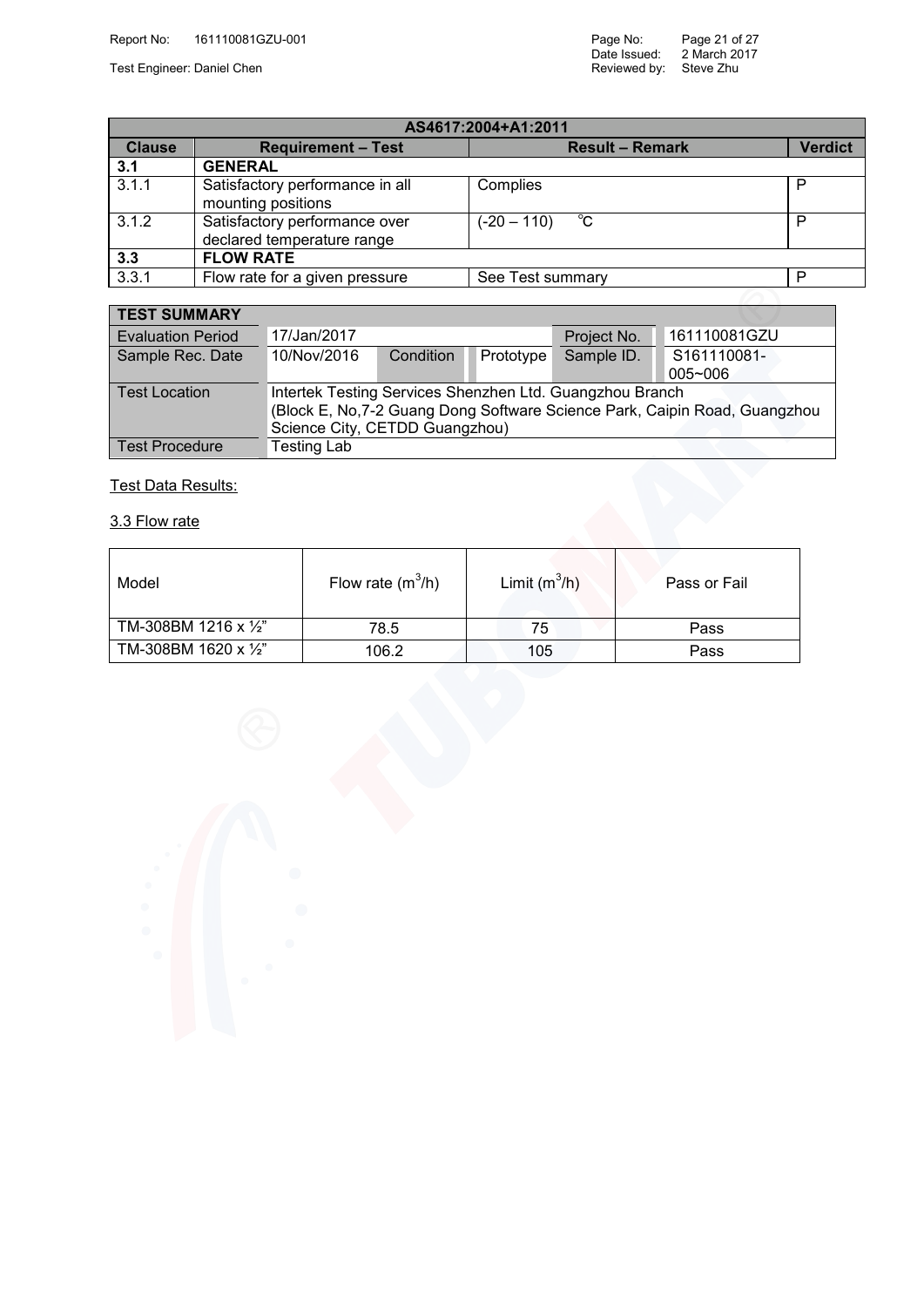#### For Model 307BF sizes: 2025x3/4"DN20 and 2632x1" DN25

| AS4617:2004+A1:2011 |                                                        |                                                         |                |  |  |  |  |
|---------------------|--------------------------------------------------------|---------------------------------------------------------|----------------|--|--|--|--|
| <b>Clause</b>       | <b>Requirement - Test</b>                              | <b>Result - Remark</b>                                  | <b>Verdict</b> |  |  |  |  |
|                     | <b>SECTION 2 DESIGN AND CONSTRUCTION</b>               |                                                         |                |  |  |  |  |
| 2.3                 | <b>DESIGN</b>                                          |                                                         |                |  |  |  |  |
| 2.3.3               | Connections                                            | The compression fitting are supplied with<br>the valve. | P              |  |  |  |  |
|                     |                                                        | The threads are compliant with AS ISO 7.1               |                |  |  |  |  |
| 2.4                 | <b>MARKINGS</b>                                        |                                                         |                |  |  |  |  |
| 2.4.1               | General                                                |                                                         |                |  |  |  |  |
|                     | Markings shall be provided and shall                   |                                                         |                |  |  |  |  |
|                     | include:                                               |                                                         |                |  |  |  |  |
|                     | (a) Manufacturer's name or                             | Complies "TUBOMART"                                     | P              |  |  |  |  |
|                     | trademark.                                             |                                                         |                |  |  |  |  |
|                     | (b) Model designation.                                 | Complies                                                | P              |  |  |  |  |
|                     | (c) Month and year of manufacture or<br>serial number. | "xx/xx" means production date                           | P              |  |  |  |  |
|                     | (d) Rated working pressure in kPa.                     | Complies                                                | P              |  |  |  |  |
|                     | (e) Direction of flow, if necessary.                   | Both directions are avaliable                           | <b>NA</b>      |  |  |  |  |
| 2.4.2               | Marking of electrical connections                      | No electrical components                                | NA.            |  |  |  |  |
| 2.4.3               | Durability of markings                                 | Complies                                                | P              |  |  |  |  |
|                     | SECTION 3 PERFORM ANCEREQUIREMENT                      |                                                         |                |  |  |  |  |
| 3.3                 | <b>FLOW RATE</b>                                       |                                                         |                |  |  |  |  |
| 3.3.1               | Flow rate for a given pressure                         | See Test summary                                        | P              |  |  |  |  |

| <b>TEST SUMMARY</b>      |                                                                                                                                                                          |                  |           |             |                            |  |
|--------------------------|--------------------------------------------------------------------------------------------------------------------------------------------------------------------------|------------------|-----------|-------------|----------------------------|--|
| <b>Evaluation Period</b> | 17/Jan/2017                                                                                                                                                              |                  |           | Project No. | 161110081GZU               |  |
| Sample Rec. Date         | 10/Nov/2016                                                                                                                                                              | <b>Condition</b> | Prototype | Sample ID.  | S161110081-<br>$007 - 008$ |  |
| <b>Test Location</b>     | Intertek Testing Services Shenzhen Ltd. Guangzhou Branch<br>(Block E, No, 7-2 Guang Dong Software Science Park, Caipin Road, Guangzhou<br>Science City, CETDD Guangzhou) |                  |           |             |                            |  |
| <b>Test Procedure</b>    | Testing Lab                                                                                                                                                              |                  |           |             |                            |  |
| Test Data Results:       |                                                                                                                                                                          |                  |           |             |                            |  |
| 3.3 Flow rate            |                                                                                                                                                                          |                  |           |             |                            |  |

#### **Test Data Results:**

| 3.3 Flow rate        |                     |                 |              |
|----------------------|---------------------|-----------------|--------------|
| Model                | Flow rate $(m^3/h)$ | Limit $(m^3/h)$ | Pass or Fail |
| TM-307BF 2025 x 3/4" | 107                 | 105             | Pass         |
| TM-307BF 2632 x 1"   | 116                 | 115             | Pass         |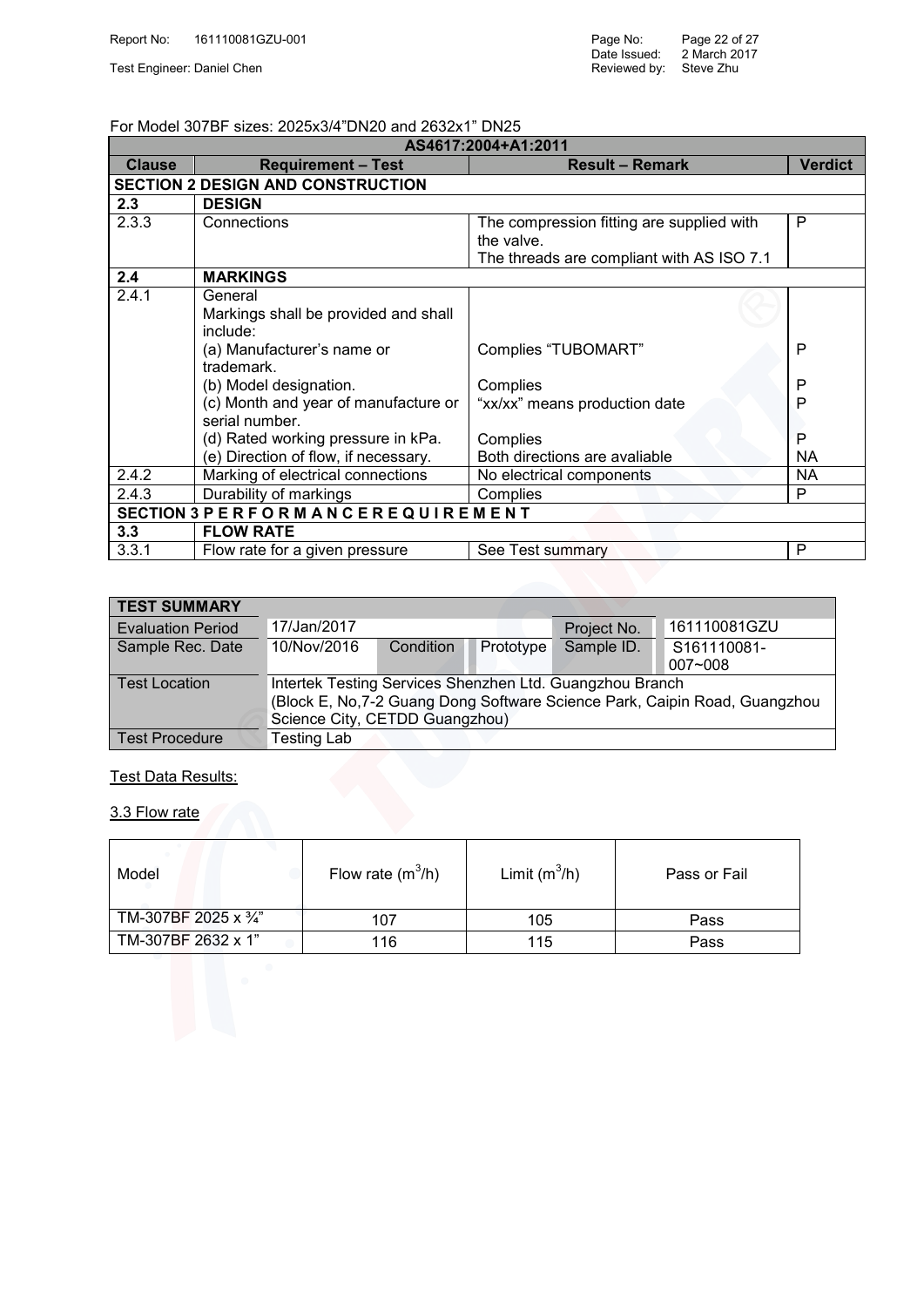#### For Model TM-319 size: 1/2" x 1/2" DN15

| AS4617:2004+A1:2011 |                                                                      |                                          |                |  |  |  |
|---------------------|----------------------------------------------------------------------|------------------------------------------|----------------|--|--|--|
| <b>Clause</b>       | <b>Requirement - Test</b>                                            | <b>Result - Remark</b>                   | <b>Verdict</b> |  |  |  |
|                     | <b>SECTION 2 DESIGN AND CONSTRUCTION</b>                             |                                          |                |  |  |  |
| 2.2.9               | Sharp edges                                                          | Complies                                 | P              |  |  |  |
| 2.4                 | <b>MARKINGS</b>                                                      |                                          |                |  |  |  |
| 2.4.1               | General                                                              |                                          |                |  |  |  |
|                     | Markings shall be provided and shall                                 |                                          |                |  |  |  |
|                     | include:                                                             |                                          |                |  |  |  |
|                     | (a) Manufacturer's name or                                           | Complies "TUBOMART"                      | P              |  |  |  |
|                     | trademark.                                                           |                                          |                |  |  |  |
|                     | (b) Model designation.                                               | Complies                                 | P              |  |  |  |
|                     | (c) Month and year of manufacture or                                 | "xx/xx" means production date            | P              |  |  |  |
|                     | serial number.                                                       |                                          |                |  |  |  |
|                     | (d) Rated working pressure in kPa.                                   | Complies                                 | P              |  |  |  |
|                     | (e) Direction of flow, if necessary.                                 | Both directions are avaliable            | <b>NA</b>      |  |  |  |
| 2.4.2               | Marking of electrical connections                                    | No electrical components                 | <b>NA</b>      |  |  |  |
| 2.4.3               | Durability of markings                                               | Complies                                 | $\overline{P}$ |  |  |  |
| 2.5                 | <b>INSTRUCTIONS</b>                                                  |                                          |                |  |  |  |
| 2.5.1               | General                                                              |                                          |                |  |  |  |
|                     | Instructions in English shall be                                     |                                          |                |  |  |  |
|                     | available, which shall include:                                      |                                          |                |  |  |  |
|                     | (a) Model designation(s) and                                         | Complies                                 | P              |  |  |  |
|                     | alternative forms.                                                   |                                          |                |  |  |  |
|                     | (b) Size and rated working pressure                                  | Complies                                 | P              |  |  |  |
|                     | in kPa.                                                              |                                          |                |  |  |  |
|                     | (c) Flow rate for a given pressure                                   | Flow rate at fully open without pressure | P              |  |  |  |
|                     | loss.                                                                | loss                                     |                |  |  |  |
|                     | (d) Bypass rate if applicable.                                       |                                          | <b>NA</b>      |  |  |  |
|                     | (e) Temperature limitations.                                         | No bypass                                | P              |  |  |  |
|                     | (f) Mounting limitations.                                            | Complies                                 | P              |  |  |  |
|                     | (g) Type of valve.                                                   | Complies                                 | P              |  |  |  |
|                     | (h) Wiring diagram showing external                                  | Complies                                 | <b>NA</b>      |  |  |  |
|                     | connections.                                                         | No wire                                  |                |  |  |  |
|                     | (i) Electrical ratings i.e. voltage,                                 |                                          | <b>NA</b>      |  |  |  |
|                     | frequency, current.                                                  | No electrical components                 |                |  |  |  |
|                     | (j) Method of operation, adjustments                                 |                                          | <b>NA</b>      |  |  |  |
|                     | and applications.                                                    | No adjustmens.                           |                |  |  |  |
|                     | (k) Fault diagnosis and servicing.                                   |                                          | P              |  |  |  |
|                     | (I) Thread or flange specifications as                               | Complies                                 | P              |  |  |  |
|                     | applicable or jointing procedure in                                  | Complies                                 |                |  |  |  |
|                     | accordance with the appropriate                                      |                                          |                |  |  |  |
|                     | standard (e.g. AS/NZS 1477, AS                                       |                                          |                |  |  |  |
|                     | 2944.1, AS 2944.2, AS 3723).<br>(m) Type of lubricant and/or sealant |                                          |                |  |  |  |
|                     | as applicable.                                                       |                                          | P              |  |  |  |
|                     | (n) Details of assembly and/or                                       | Complies                                 |                |  |  |  |
|                     | adjustments to be carried out by                                     |                                          | <b>NA</b>      |  |  |  |
|                     | installer.                                                           | No assembly adjustments                  |                |  |  |  |
|                     | SECTION 3 PERFORMANCEREQUIREMENT                                     |                                          |                |  |  |  |
|                     | <b>LEAKAGE</b>                                                       |                                          |                |  |  |  |
| 3.2                 |                                                                      |                                          | P              |  |  |  |
| 3.2.1               | <b>External Leakage</b>                                              | See Test summary                         | P              |  |  |  |
| 3.3.2               | Internal leakage                                                     | See Test summary                         |                |  |  |  |
| 3.3                 | <b>FLOW RATE</b>                                                     |                                          |                |  |  |  |
| 3.3.1               | Flow rate for a given pressure                                       | See Test summary                         | P              |  |  |  |
| 3.4                 | <b>OPERATING EFFORT</b>                                              |                                          |                |  |  |  |
| 3.4.1               | Opening and closing of valves                                        | See Test summary                         | P              |  |  |  |
| 3.4.2               | Maximum instantaneous torque or                                      | See Test summary                         | P              |  |  |  |
|                     | force-opening or closing                                             |                                          |                |  |  |  |
| 3.4.3               | Self-latching valves                                                 | Not self-latching valve                  | NA             |  |  |  |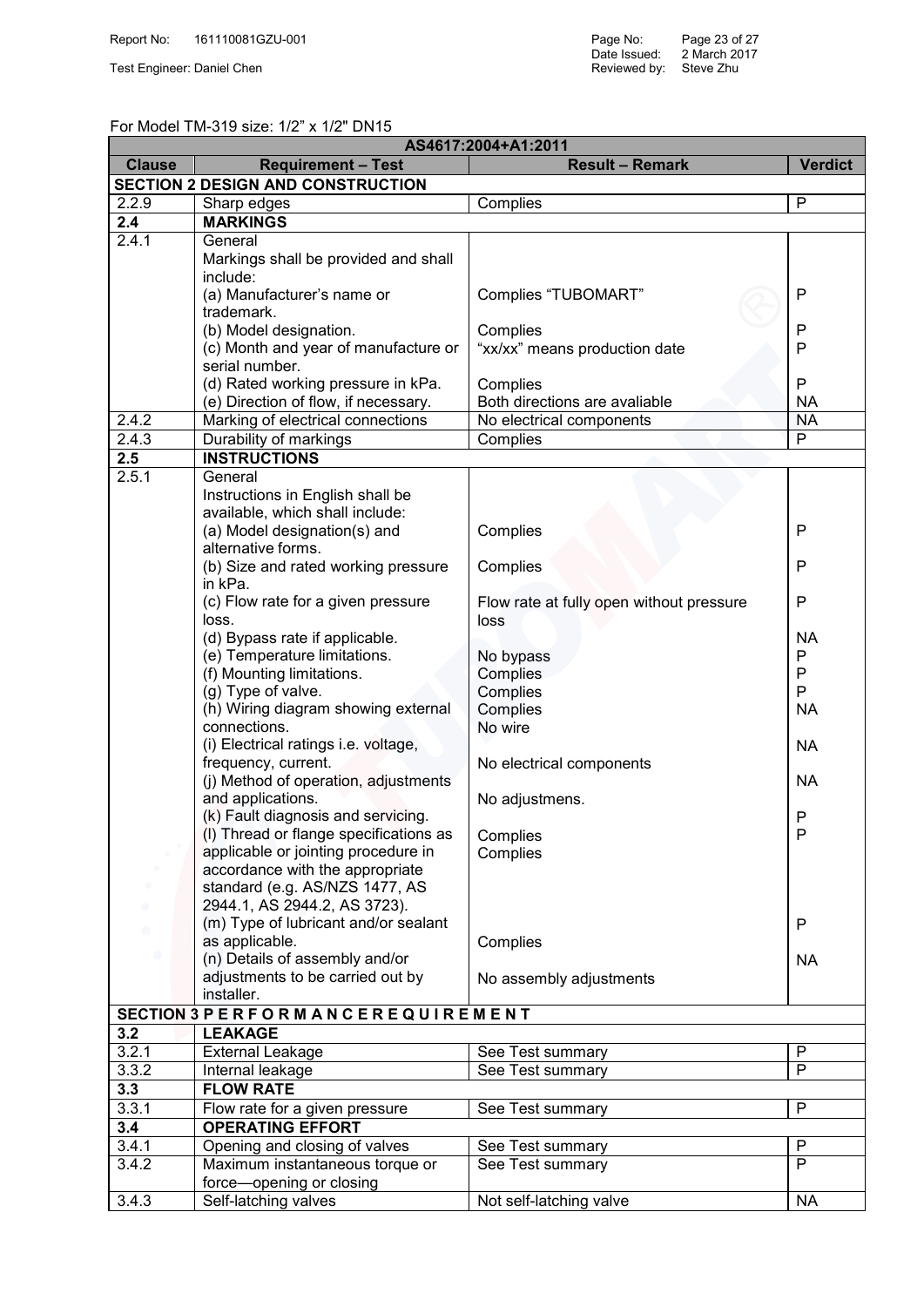Test Engineer: Daniel Chen Steve Zhu Steve Zhu Steve Zhu Steve Zhu Steve Zhu Steve Zhu Steve Zhu Steve Zhu Steve

|               | AS4617:2004+A1:2011                      |                        |                |  |  |  |  |
|---------------|------------------------------------------|------------------------|----------------|--|--|--|--|
| <b>Clause</b> | <b>Requirement - Test</b>                | <b>Result - Remark</b> | <b>Verdict</b> |  |  |  |  |
| 3.5           | <b>MECHANICAL STRENGTH</b>               |                        |                |  |  |  |  |
| 3.5.1         | Resistance to applied torque             | See Test summary       | Р              |  |  |  |  |
| 3.5.2         | Valves with two piece bodies             | See Test summary       | P              |  |  |  |  |
| 3.5.3         | Resistance to applied bending<br>moments | See Test summary       | P              |  |  |  |  |
| 3.5.4         | Resistance to applied impacts            | See Test summary       | P              |  |  |  |  |

| <b>TEST SUMMARY</b>      |                          |                                                                                                                                                                          |           |             |                |  |
|--------------------------|--------------------------|--------------------------------------------------------------------------------------------------------------------------------------------------------------------------|-----------|-------------|----------------|--|
| <b>Evaluation Period</b> | 10/Jan/2017 - 9/Feb/2017 |                                                                                                                                                                          |           | Project No. | 161110081GZU   |  |
| Sample Rec. Date         | 10/Nov/2016              | Condition                                                                                                                                                                | Prototype | Sample ID.  | S161110081-009 |  |
| <b>Test Location</b>     |                          | Intertek Testing Services Shenzhen Ltd. Guangzhou Branch<br>(Block E, No, 7-2 Guang Dong Software Science Park, Caipin Road, Guangzhou<br>Science City, CETDD Guangzhou) |           |             |                |  |
| <b>Test Procedure</b>    | <b>Testing Lab</b>       |                                                                                                                                                                          |           |             |                |  |

#### **Test Data Results:**

#### 3.3 Flow rate

| Model                                    | Flow rate $(m^3/h)$ | Limit $(m^3/h)$ | Pass or Fail |
|------------------------------------------|---------------------|-----------------|--------------|
| TM-319 $\frac{1}{2}$ " x $\frac{1}{2}$ " | 165                 | 160             | Pass         |

#### 3.4 Operating effort

| Model              | Maintain<br>movement<br>(N.m) | Limit<br>(N.m) | Initial<br>movement<br>(N.m) | Limit<br>(N.m) | Pass or Fail |
|--------------------|-------------------------------|----------------|------------------------------|----------------|--------------|
| TM-319 1/2" x 1/2" | 1.92                          | 2.8            | 2.08                         | 4.2            | Pass         |

## 3.5.1/2 Torque

| Model              | Torque<br>(N.m) | External<br>Leakage<br>(mL/min) | _imit<br>(mL/min) | Internal<br>∟eakage<br>(mL/min) | Limit<br>(mL/min) | Pass or<br>Fail |
|--------------------|-----------------|---------------------------------|-------------------|---------------------------------|-------------------|-----------------|
| TM-319 1/2" x 1/2" | 50 x 2          | 0.79                            | ≤1                | 0.81                            | ≤2                | Pass            |

#### 3.5.3 Bending moment

| Model              | Bending<br>moment<br>(N.m) | External<br>Leakage<br>(mL/min) | ∟imit<br>(mL/min) | Internal<br>∟eakage<br>(mL/min) | $\mathsf{\sqcup}\mathsf{imit}$<br>(mL/min) | Pass or<br>Fail |
|--------------------|----------------------------|---------------------------------|-------------------|---------------------------------|--------------------------------------------|-----------------|
| TM-319 1/2" x 1/2" | 105 or $10^{\circ}$        | 0.65                            | _≤1               | 0.88                            | ≤2                                         | Pass            |
|                    |                            |                                 |                   |                                 |                                            |                 |

#### 3.5.4 Impacts

| Model              | Impact<br>(N.m) | External<br>Leakage<br>(mL/min) | ∟imit<br>(mL/min) | Internal<br>∟eakage<br>(mL/min) | Limit<br>(mL/min) | Pass or<br>Fail |
|--------------------|-----------------|---------------------------------|-------------------|---------------------------------|-------------------|-----------------|
| TM-319 1/2" x 1/2" | 25              | 0.72                            | ≤1                | 1.04                            | ≤2                | Pass            |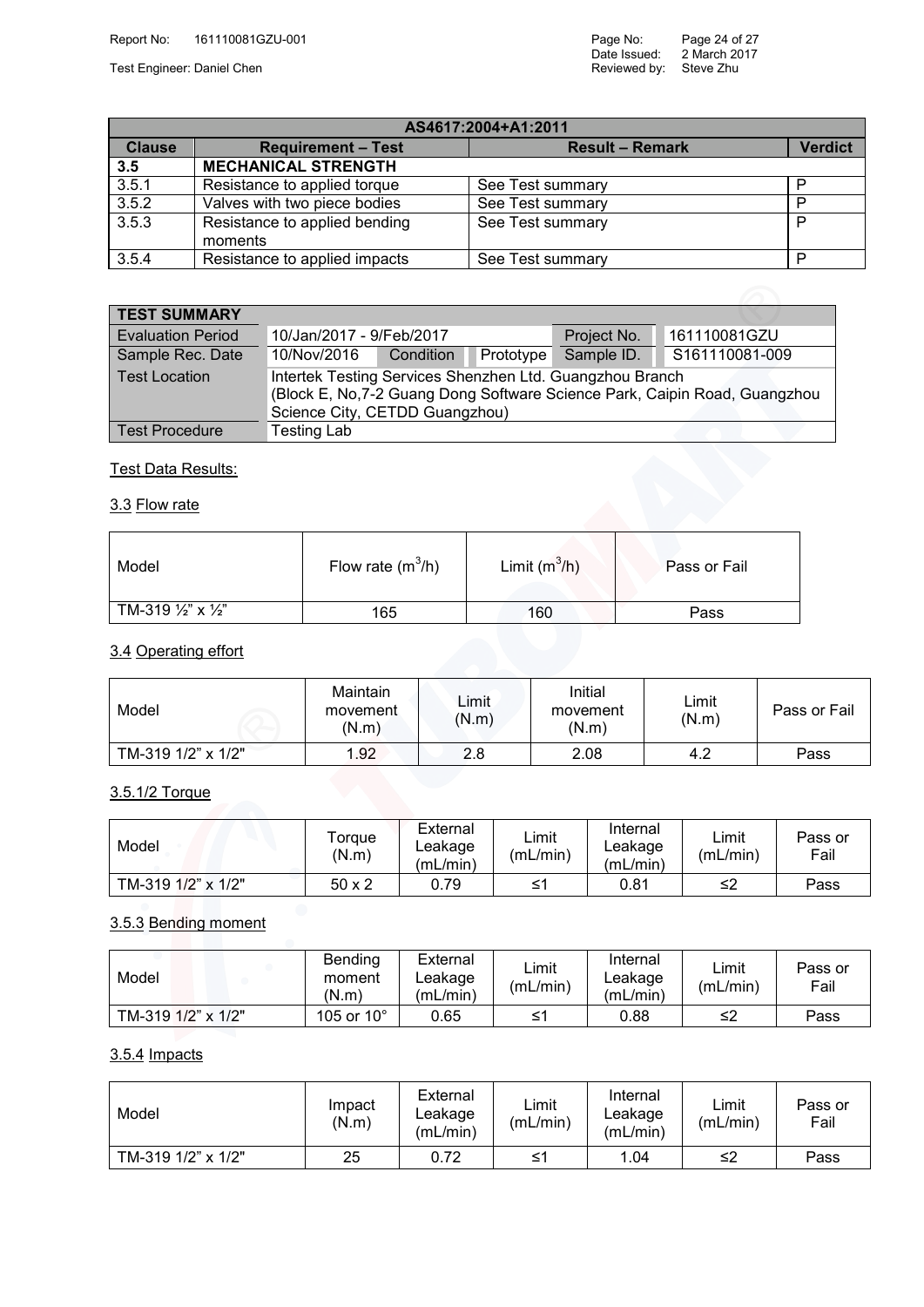Test Engineer: Daniel Chen Steve Zhu Steve Zhu Steve Zhu Steve Zhu Steve Zhu Steve Zhu Steve Zhu Steve Zhu Steve

#### For Model TM-302BFF: 3/4" x ¾"DN20

| AS4617:2004+A1:2011 |                                          |                                           |                |  |  |  |  |
|---------------------|------------------------------------------|-------------------------------------------|----------------|--|--|--|--|
| <b>Clause</b>       | <b>Requirement - Test</b>                | <b>Result - Remark</b>                    | <b>Verdict</b> |  |  |  |  |
|                     | <b>SECTION 2 DESIGN AND CONSTRUCTION</b> |                                           |                |  |  |  |  |
| 2.3                 | <b>DESIGN</b>                            |                                           |                |  |  |  |  |
| 2.3.3               | Connections                              | The compression fitting are supplied with | P              |  |  |  |  |
|                     |                                          | the valve.                                |                |  |  |  |  |
|                     |                                          | The threads are compliant with AS ISO 7.1 |                |  |  |  |  |
| 2.4                 | <b>MARKINGS</b>                          |                                           |                |  |  |  |  |
| 2.4.1               | General                                  |                                           |                |  |  |  |  |
|                     | Markings shall be provided and shall     |                                           |                |  |  |  |  |
|                     | include:                                 |                                           |                |  |  |  |  |
|                     | (a) Manufacturer's name or               | Complies "TUBOMART"                       | $\mathsf{P}$   |  |  |  |  |
|                     | trademark.                               |                                           |                |  |  |  |  |
|                     | (b) Model designation.                   | Complies                                  | P              |  |  |  |  |
|                     | (c) Month and year of manufacture or     | "xx/xx" means production date             | P              |  |  |  |  |
|                     | serial number.                           |                                           |                |  |  |  |  |
|                     | (d) Rated working pressure in kPa.       | Complies                                  | P              |  |  |  |  |
|                     | (e) Direction of flow, if necessary.     | Both directions are avaliable             | <b>NA</b>      |  |  |  |  |
| 2.4.2               | Marking of electrical connections        | No electrical components                  | <b>NA</b>      |  |  |  |  |
| 2.4.3               | Durability of markings                   | Complies                                  | P              |  |  |  |  |
| 2.5                 | <b>INSTRUCTIONS</b>                      |                                           |                |  |  |  |  |
|                     | SECTION 3 PERFORM ANCEREQUIREMENT        |                                           |                |  |  |  |  |
| 3.3                 | <b>FLOW RATE</b>                         |                                           |                |  |  |  |  |
| 3.3.1               | Flow rate for a given pressure           | See Test summary                          | P              |  |  |  |  |

| <b>TEST SUMMARY</b>      |                                                                                                                                                                          |           |           |             |                |  |
|--------------------------|--------------------------------------------------------------------------------------------------------------------------------------------------------------------------|-----------|-----------|-------------|----------------|--|
| <b>Evaluation Period</b> | 17/Jan/2017                                                                                                                                                              |           |           | Project No. | 161110081GZU   |  |
| Sample Rec. Date         | 10/Nov/2016                                                                                                                                                              | Condition | Prototype | Sample ID.  | S161110081-010 |  |
| <b>Test Location</b>     | Intertek Testing Services Shenzhen Ltd. Guangzhou Branch<br>(Block E, No, 7-2 Guang Dong Software Science Park, Caipin Road, Guangzhou<br>Science City, CETDD Guangzhou) |           |           |             |                |  |
| <b>Test Procedure</b>    | Testing Lab                                                                                                                                                              |           |           |             |                |  |

### Test Data Results:

3.3 Flow rate

| Model                                       | Flow rate $(m^3/h)$ | Limit $(m^3/h)$ | Pass or Fail |
|---------------------------------------------|---------------------|-----------------|--------------|
| TM-302BFF $\frac{3}{4}$ " x $\frac{3}{4}$ " | 164                 | 160             | Pass         |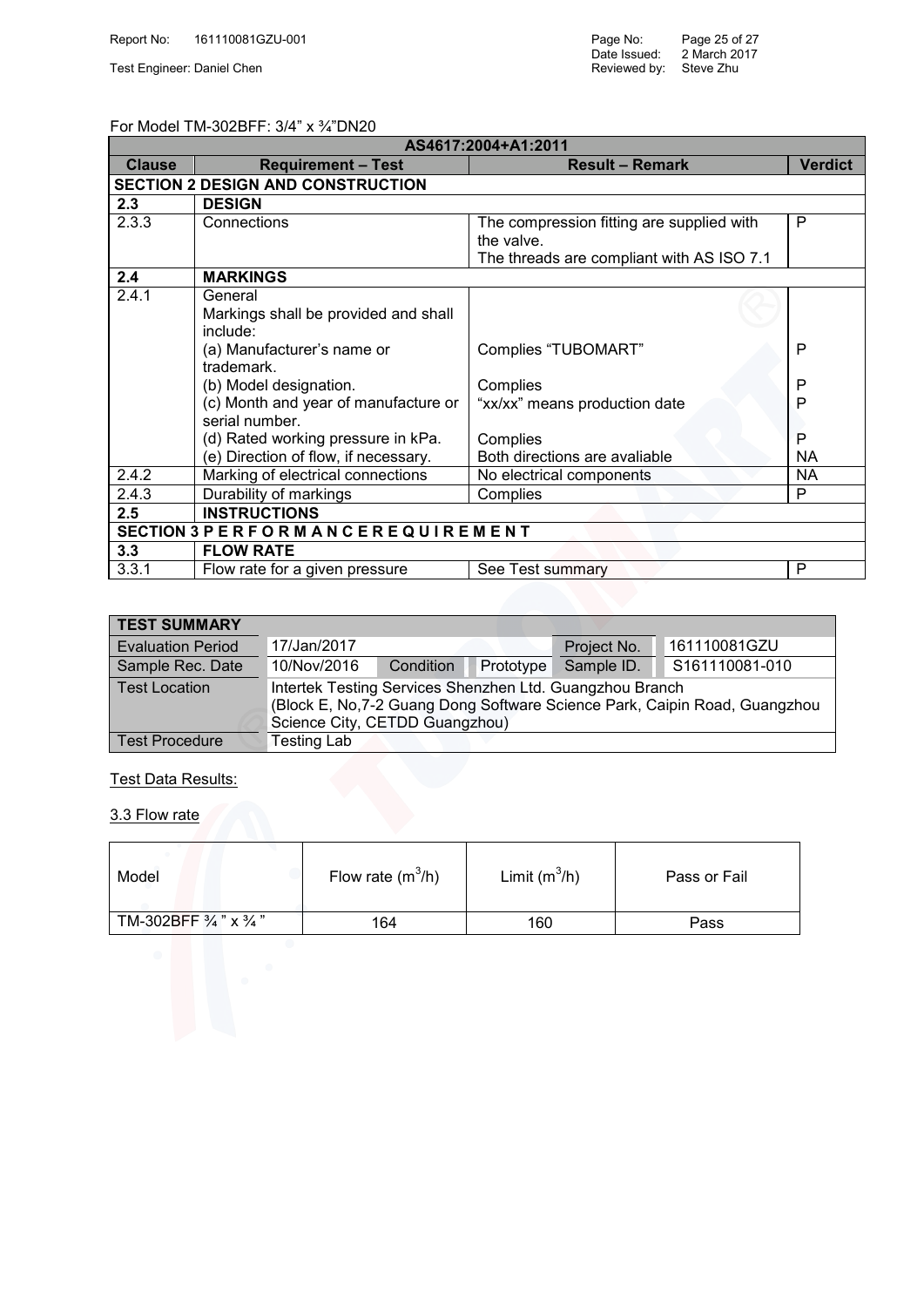#### **Actions arising during examination**

#### **AS 4617-2004+ A1-2011**

**Clause Comment**

NIL